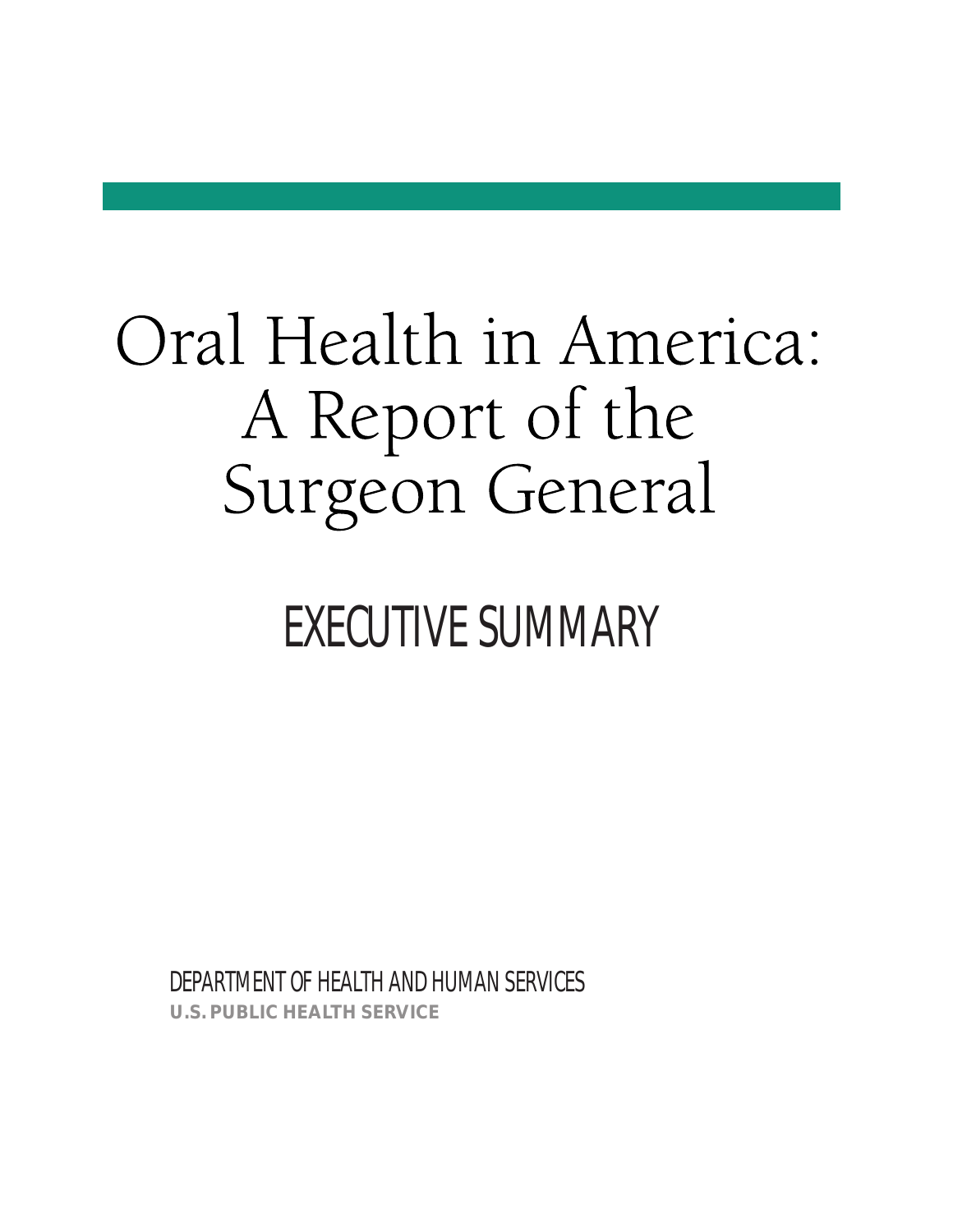

#### **Suggested Citation**

U.S. Department of Health and Human Services. *Oral Health in America: A Report of the Surgeon General— Executive Summary*. Rockville, MD: U.S. Department of Health and Human Services, National Institute of Dental and Craniofacial Research, National Institutes of Health, 2000.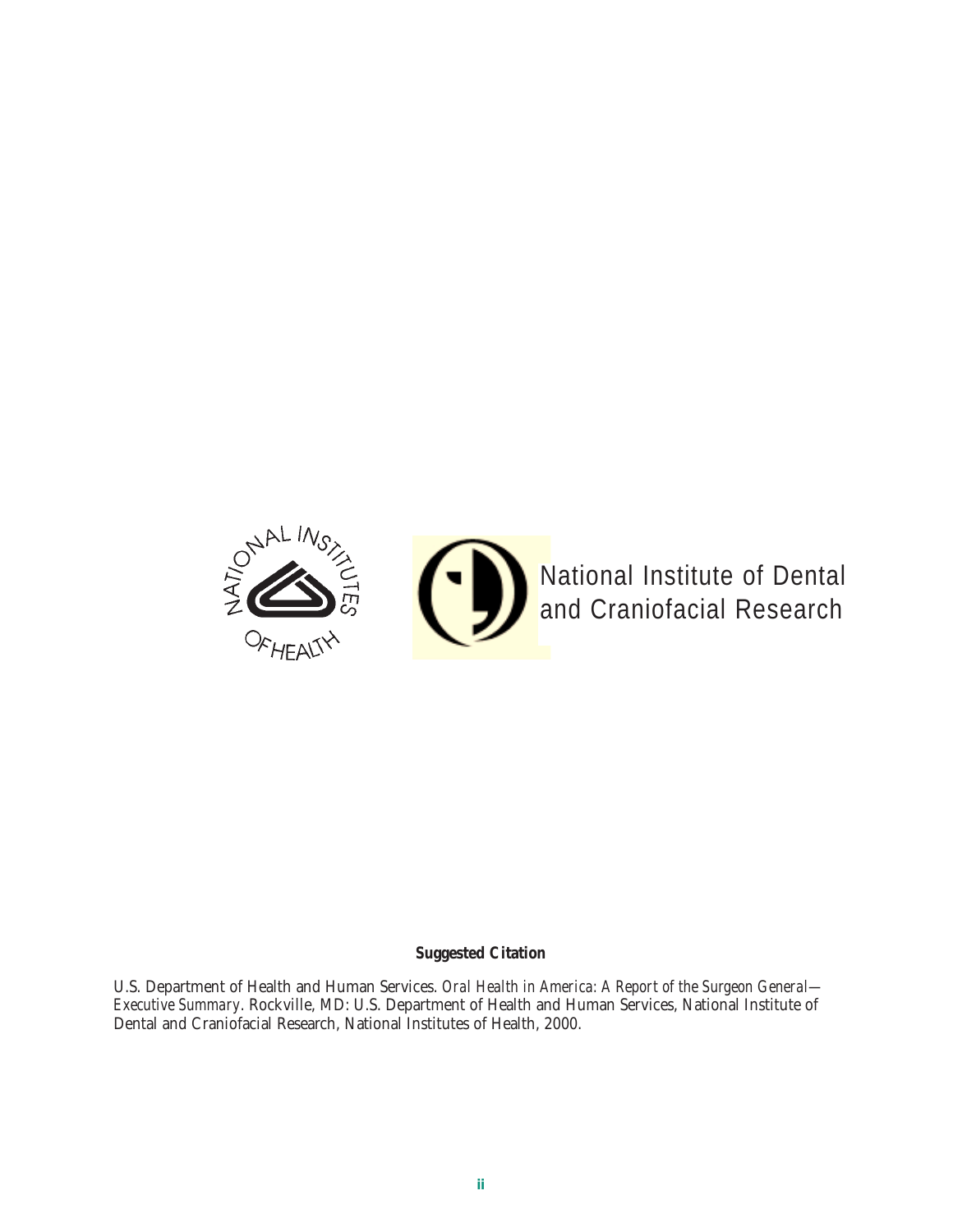## Message from Donna E. Shalala

*Secretary of Health and Human Services*

The intent of this first-ever Surgeon General's Report on Oral Health is to alert Americans to the full meaning of oral health and its importance to general health and well-being. Great progress has been made in reducing the extent and severity of common oral diseases. Successful prevention measures adopted by communities, individuals, and oral health professionals have resulted in marked improvements in the nation's oral and dental health.

The terms oral health and general health should not be interpreted as separate entities. Oral health is integral to general health; this report provides important reminders that oral health means more than healthy teeth and that you cannot be healthy without oral health. Further, the report outlines existing safe and effective disease prevention measures that everyone can adopt to improve oral health and prevent disease.

However, not everyone is experiencing the same degree of improvement. This Surgeon General's report addresses the inequities and disparities that affect those least able to muster the resources to achieve optimal oral health. For whatever the reason, ignoring oral health problems can lead to needless pain and suffering, causing devastating complications to an individual's well-being, with financial and social costs that significantly diminish quality of life and burden American society.

For a third decade, the nation has developed a plan for the prevention of disease and the promotion of health, including oral health, embodied in the U.S. Department of Health and Human Services document, Healthy People 2010. This Surgeon General's Report on Oral Health emphasizes the importance of achieving the Healthy People goals to increase quality of life and eliminate disparities. As a nation, we hope to address the determinants of health—individual and environmental factors—in order to improve access to quality care, and to support policies and programs that make a difference for our health. We hope to prevent oral diseases and disorders, cancer, birth defects, AIDS and other devastating infections, mental illness and suicide, and the chronic diseases of aging.

We trust that this Surgeon General's report will ensure that health promotion and disease prevention programs are enhanced for all Americans. This report proposes solutions that entail partnerships—government agencies and officials, private industry, foundations, consumer groups, health professionals, educators, and researchers—to coordinate and facilitate actions based on a National Oral Health Plan. Together, we can effect the changes we need to maintain and improve oral health for *all* Americans.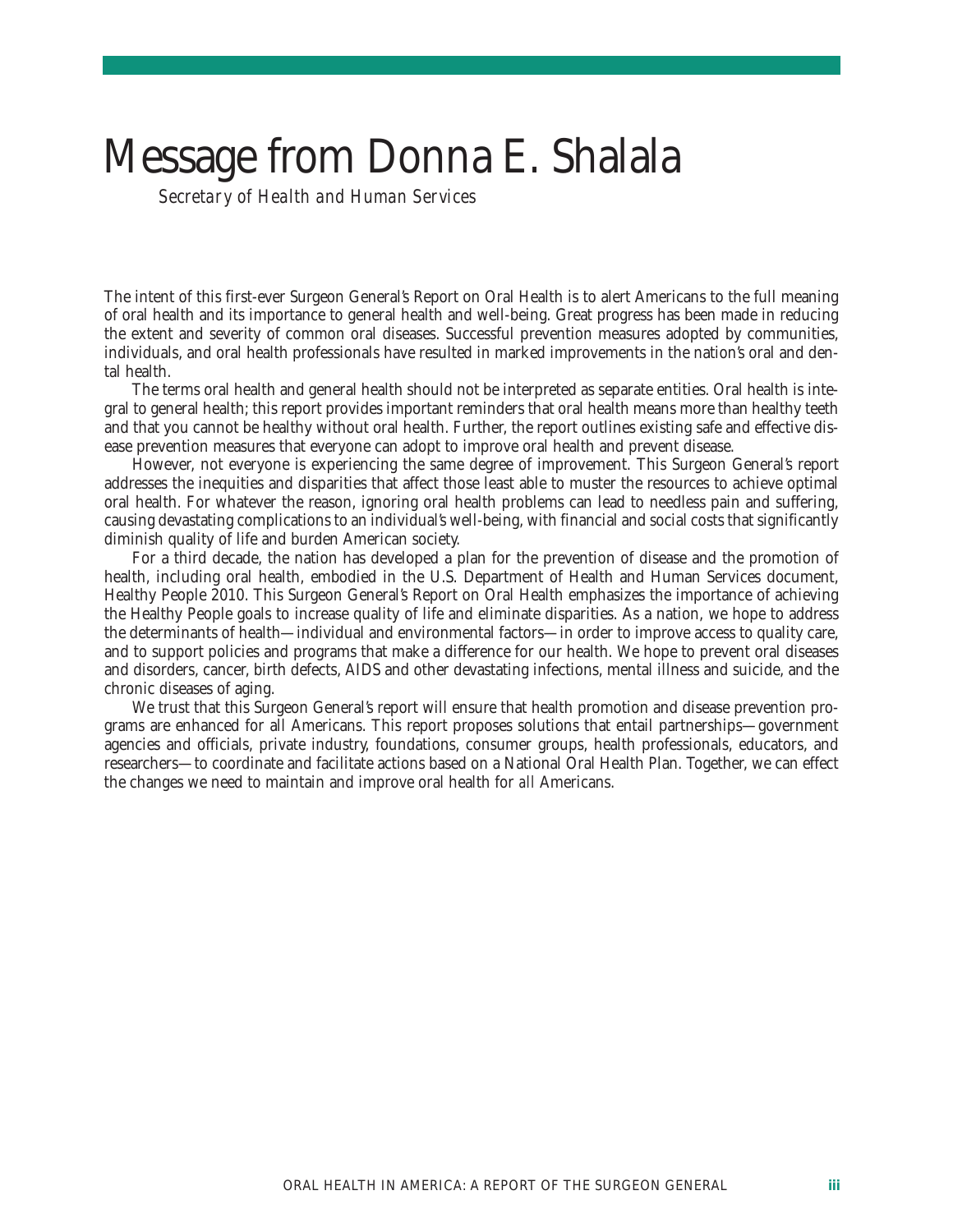### Foreword

The growth of biomedical research since World War II has wrought extraordinary advances in the health and well-being of the American people. The story is particularly remarkable in the case of oral health, where we have gone from a nation plagued by the pains of toothache and tooth loss to a nation where most people can smile about their oral health. The impetus for change—to take on the challenge of addressing oral diseases as well as the many other health problems that shorten lives and diminish well-being—led to the postwar growth of the National Institutes of Health. In 1948 the National Institute of Dental Research—now the National Institute of Dental and Craniofacial Research—joined the National Cancer Institute and the National Heart, Lung, and Blood Institute as the third of the National Institutes of Health.

The Institute's research initially focused on dental caries and studies demonstrating the effectiveness of fluoride in preventing dental caries, research that ushered in a new era of health promotion and disease prevention. The discovery of fluoride was soon complemented by research that showed that both dental caries and periodontal diseases were bacterial infections that could be prevented by a combination of individual, community, and professional actions. These and other applications of research discoveries have resulted in continuing improvements in the oral, dental, and craniofacial health of Americans. Today, armed with the high-powered tools, automated equipment, and imaging techniques of genetics and molecular and cell biology, scientists have set their sights on resolving the full array of craniofacial diseases and disorders, from common birth defects such as cleft lip and palate to the debilitating chronic oral-facial pain conditions and oral cancers that occur later in life.

The National Institute of Dental and Craniofacial Research has served as the lead agency for the development of this Surgeon General's Report on Oral Health. As part of the National Institutes of Health, the Institute has had ready access to ongoing federal research and the good fortune to work collaboratively with many other agencies and individuals, both within and outside government. The establishment of a Federal Coordinating Committee provided a formal mechanism for the exchange of ideas and information from other departments, including the U.S. Department of Agriculture, Department of Education, Department of Justice, Department of Defense, Department of Veterans Affairs, and the Department of Energy. Active participation in the preparation and review of the report came from hundreds of individuals who graciously gave of their expertise and time. It has been a pleasure to have had this opportunity to prepare the report, and we thank Surgeon General David Satcher for inviting us to participate.

Despite the advances in oral health that have been made over the last half century, there is still much work to be done. This past year we have seen the release of Healthy People 2010, which emphasizes the broad aims of improving quality of life and eliminating health disparities. The recently released General Accounting Office report on the oral health of lowincome populations further highlights the oral health problems of disadvantaged populations and the effects on their wellbeing that result from lack of access to care. Agencies and voluntary and professional organizations have already begun to lay the groundwork for research and service programs that directly and comprehensively address health disparities. The National Institutes of Health has joined these efforts and is completing an agencywide action plan for research to reduce health disparities. Getting a healthy start in life is critical in these efforts, and toward that end, a Surgeon General's Conference on Children and Oral Health, The Face of a Child, is scheduled for June 2000. Many other departmental and agency activities are under way.

The report concludes with a framework for action to enable further progress in oral health. It emphasizes the importance of building partnerships to facilitate collaborations to enhance education, service, and research and eliminate barriers to care. By working together, we can truly make a difference in our nation's health—a difference that will benefit the health and well-being of all our citizens.

| Ruth L. Kirschstein MD        | Harold C. Slavkin DDS        |
|-------------------------------|------------------------------|
| <b>Acting Director</b>        | Director                     |
| National Institutes of Health | National Institute of Dental |
|                               | and Craniofacial Research    |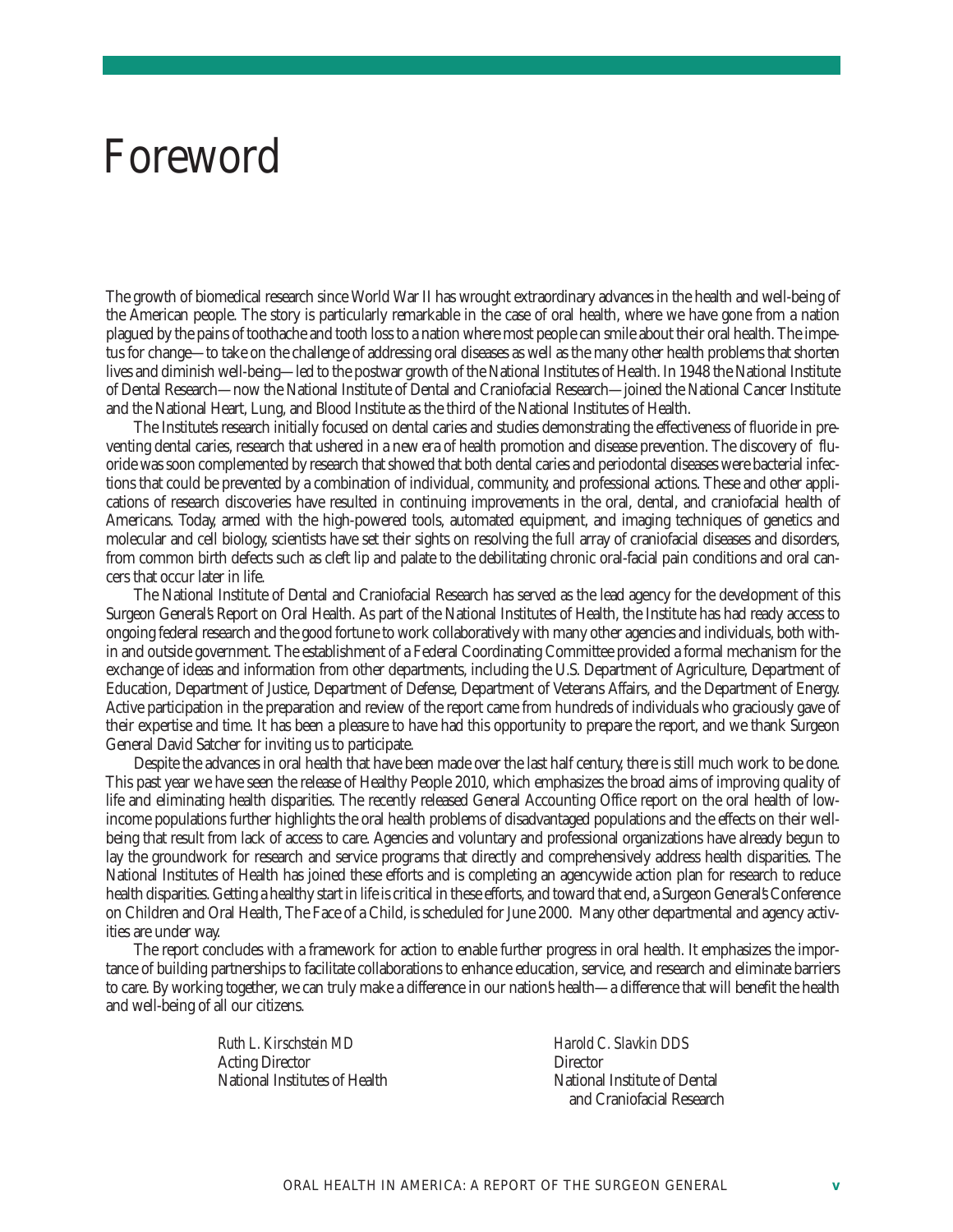### Preface *from the Surgeon General U.S. Public Health Service*

As we begin the twenty-first century we can be proud of the strides we have made in improving the oral health of the American people. At the turn of the last century most Americans could expect to lose their teeth by middle age. That situation began to change with the discovery of the properties of fluoride, and the observation that people who lived in communities with naturally fluoridated drinking water had far less dental caries (tooth decay) than people in comparable communities without fluoride in their water supply. Community water fluoridation remains one of the great achievements of public health in the twentieth century—an inexpensive means of improving oral health that benefits all residents of a community, young and old, rich and poor alike. We are fortunate that additional disease prevention and health promotion measures exist for dental caries and for many other oral diseases and disorders—measures that can be used by individuals, health care providers, and communities.

Yet as we take stock of how far we have come in enhancing oral health, this report makes it abundantly clear that there are profound and consequential disparities in the oral health of our citizens. Indeed, what amounts to a "silent epidemic" of dental and oral diseases is affecting some population groups. This burden of disease restricts activities in school, work, and home, and often significantly diminishes the quality of life. Those who suffer the worst oral health are found among the poor of all ages, with poor children and poor older Americans particularly vulnerable. Members of racial and ethnic minority groups also experience a disproportionate level of oral health problems. Individuals who are medically compromised or who have disabilities are at greater risk for oral diseases, and, in turn, oral diseases further jeopardize their health.

The reasons for disparities in oral health are complex. In many instances, socioeconomic factors are the explanation. In other cases, disparities are exacerbated by the lack of community programs such as fluoridated water supplies. People may lack transportation to a clinic and flexibility in getting time off from work to attend to health needs. Physical disability or other illness may also limit access to services. Lack of resources to pay for care, either out of pocket or through private or public dental insurance, is clearly another barrier. Fewer people have dental insurance than have medical insurance, and it is often lost when individuals retire. Public dental insurance programs are often inadequate. Another major barrier to seeking and obtaining professional oral health care relates to a lack of public understanding and awareness of the importance of oral health.

We know that the mouth reflects general health and well-being. This report reiterates that general health risk factors common to many diseases, such as tobacco use and poor dietary practices, also affect oral and craniofacial health. The evidence for an association between tobacco use and oral diseases has been clearly delineated in every Surgeon General's report on tobacco since 1964, and the oral effects of nutrition and diet are presented in the Surgeon General's report on nutrition (1988). Recently, research findings have pointed to possible associations between chronic oral infections and diabetes, heart and lung diseases, stroke, and low-birth-weight, premature births. This report assesses these emerging associations and explores factors that may underlie these oral-systemic disease connections.

To improve quality of life and eliminate health disparities demands the understanding, compassion, and will of the American people. There are opportunities for all health professions, individuals, and communities to work together to improve health. But more needs to be done if we are to make further improvements in America's oral health. We hope that this Surgeon General's report will inform the American people about the opportunities to improve oral health and provide a platform from which the science base for craniofacial research can be expanded. The report should also serve to strengthen the translation of proven health promotion and disease prevention approaches into policy development, health care practice, and personal lifestyle behaviors. A framework for action that integrates oral health into overall health is critical if we are to see further gains.

> *David Satcher MD, PhD* Surgeon General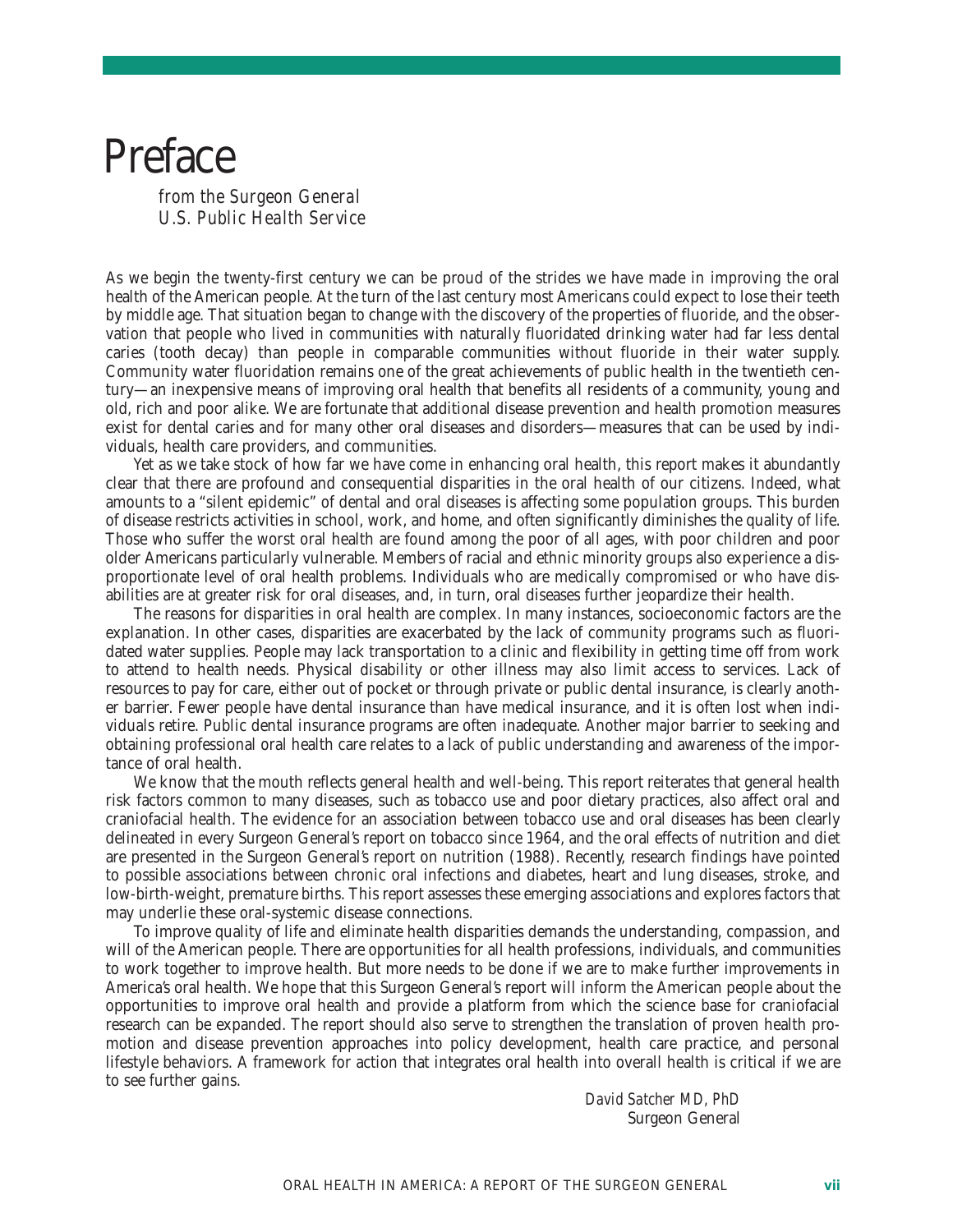## Executive Summary

Publication of this first Surgeon General's Report on Oral Health marks a milestone in the history of oral health in America. The report elaborates on the meaning of oral health and explains why oral health is essential to general health and well-being. In the course of the past 50 years, great progress has been made in understanding the common oral diseases dental caries (tooth decay) and periodontal (gum) diseases—resulting in marked improvements in the nation's oral health. Most middle-aged and younger Americans expect to retain their natural teeth over their lifetime and do not expect to have any serious oral health problems.

The major message of this Surgeon General's report is that oral health is essential to the general health and well-being of all Americans *and* can be achieved by all Americans. However, *not all* Americans are achieving the same degree of oral health. In spite of the safe and effective means of maintaining oral health that have benefited the majority of Americans over the past half century, many among us still experience needless pain and suffering, complications that devastate overall health and well-being, and financial and social costs that diminish the quality of life and burden American society. What amounts to "a silent epidemic" of oral diseases is affecting our most vulnerable citizens poor children, the elderly, and many members of racial and ethnic minority groups (U.S. General Accounting Office 2000). (See box entitled "The Burden of Oral Diseases and Disorders.")

The word *oral* refers to the mouth. The mouth includes not only the teeth and the gums (gingiva) and their supporting tissues, but also the hard and soft palate, the mucosal lining of the mouth and throat, the tongue, the lips, the salivary glands, the chewing muscles, and the upper and lower jaws. Equally important are the branches of the nervous, immune, and vascular systems that animate, protect,

and nourish the oral tissues, as well as provide connections to the brain and the rest of the body. The genetic patterning of development in utero further reveals the intimate relationship of the oral tissues to the developing brain and to the tissues of the face and head that surround the mouth, structures whose location is captured in the word *craniofacial*.

A major theme of this report is that **oral health means much more than healthy teeth**. It means being free of chronic oral-facial pain conditions, oral and pharyngeal (throat) cancers, oral soft tissue lesions, birth defects such as cleft lip and palate, and scores of other diseases and disorders that affect the oral, dental, and craniofacial tissues, collectively known as the *craniofacial complex*. These are tissues whose functions we often take for granted, yet they represent the very essence of our humanity. They allow us to speak and smile; sigh and kiss; smell, taste, touch, chew, and swallow; cry out in pain; and convey a world of feelings and emotions through facial expressions. They also provide protection against microbial infections and environmental insults.

The craniofacial tissues also provide a useful means to understanding organs and systems in less accessible parts of the body. The salivary glands are a model of other exocrine glands, and an analysis of saliva can provide telltale clues of overall health or disease. The jawbones and their joints function like other musculoskeletal parts. The nervous system apparatus underlying facial pain has its counterpart in nerves elsewhere in the body. A thorough oral examination can detect signs of nutritional deficiencies as well as a number of systemic diseases, including microbial infections, immune disorders, injuries, and some cancers. Indeed, the phrase *the mouth is a mirror* has been used to illustrate the wealth of information that can be derived from examining oral tissues.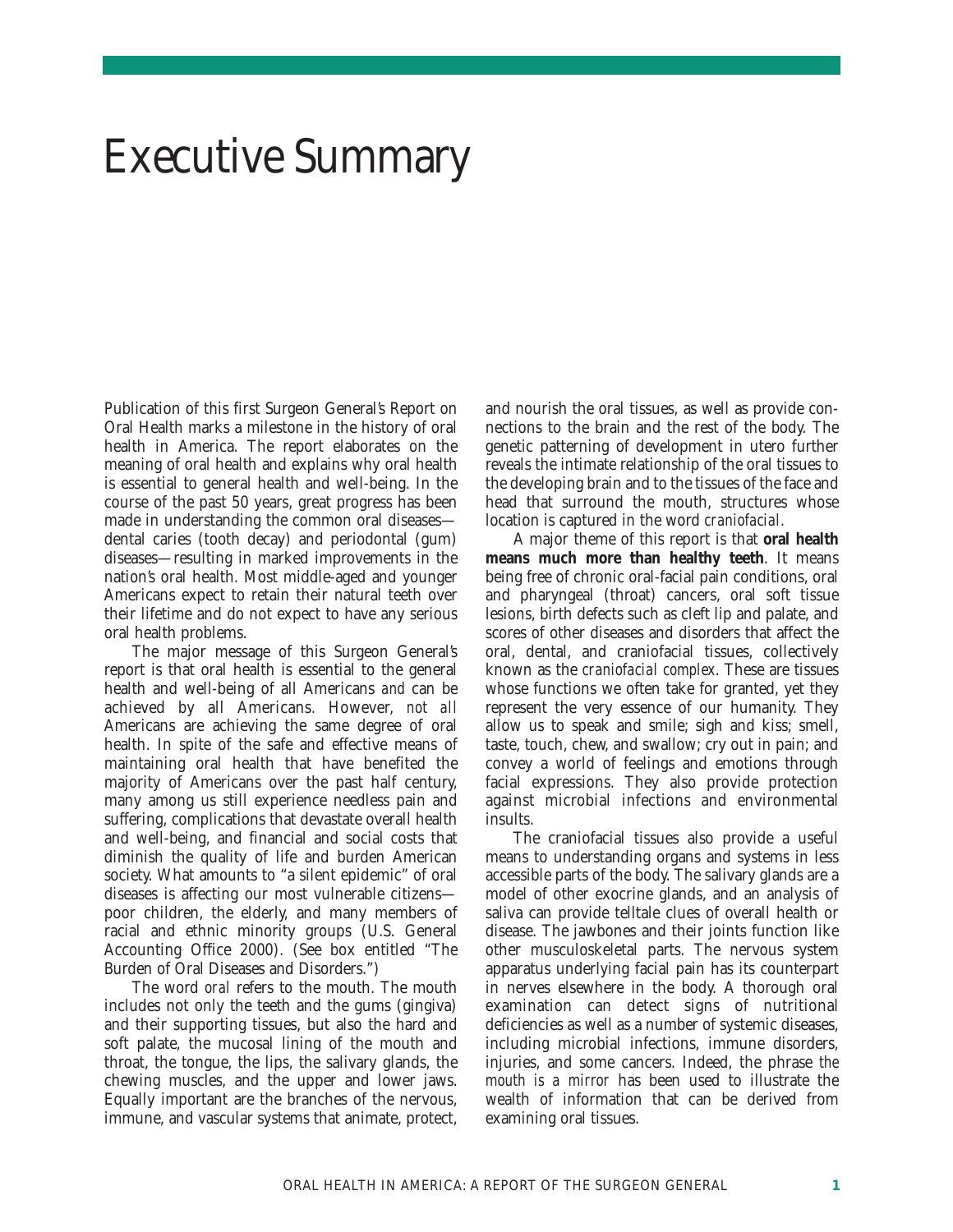New research is pointing to associations between chronic oral infections and heart and lung diseases, stroke, and low-birth-weight, premature births. Associations between periodontal disease and diabetes have long been noted. This report assesses these associations and explores mechanisms that might explain the oral-systemic disease connections.

The broadened meaning of *oral health* parallels the broadened meaning of *health*. In 1948 the World Health Organization expanded the definition of health to mean "a complete state of physical, mental, and social well-being, and not just the absence of infirmity." It follows that oral health must also include well-being. Just as we now understand that nature and nurture are inextricably linked, and mind and body are both expressions of our human biology, so, too, we must recognize that oral health and general health are inseparable. We ignore signs and symptoms of oral disease and dysfunction to our

detriment. Consequently, a second theme of the report is that **oral health is integral to general health**. You cannot be healthy without oral health. Oral health and general health should not be interpreted as separate entities. Oral health is a critical component of health and must be included in the provision of health care and the design of community programs.

The wider meanings of *oral* and *health* in no way diminish the relevance and importance of the two leading dental diseases, caries and the periodontal diseases. They remain common and widespread, affecting nearly everyone at some point in the life span. What has changed is what we can do about them.

Researchers in the 1930s discovered that people living in communities with naturally fluoridated water supplies had less dental caries than people drinking unfluoridated water. But not until the end

#### **The Burden of Oral Diseases and Disorders**

Oral diseases are progressive and cumulative and become more complex over time. They can affect our ability to eat, the foods we choose, how we look, and the way we communicate. These diseases can affect economic productivity and compromise our ability to work at home, at school, or on the job. Health disparities exist across population groups at all ages. Over one third of the U.S.population (100 million people) has no access to community water fluoridation. Over 108 million children and adults lack dental insurance,which is over 2.5 times the number who lack medical insurance.The following are highlights of oral health data for children, adults, and the elderly. (Refer to the full report for details of these data and their sources.)

#### **Children**

● Cleft lip/palate, one of the most common birth defects, is estimated to affect 1 out of 600 live births for whites and 1 out of 1,850 live births for African Americans.

• Other birth defects such as hereditary ectodermal dysplasias, where all or most teeth are missing or misshapen, cause lifetime problems that can be devastating to children and adults.

● Dental caries (tooth decay) is the single most common chronic childhood disease—5 times more common than asthma and 7 times more common than hay fever.

● Over 50 percent of 5- to 9-year-old children have at least one cavity or filling, and that proportion increases to 78 percent among 17year-olds. Nevertheless, these figures represent improvements in the oral health of children compared to a generation ago.

● There are striking disparities in dental disease by income.Poor children suffer twice as much dental caries as their more affluent peers, and their disease is more likely to be untreated.These poor-nonpoor

differences continue into adolescence. One out of four children in America is born into poverty, and children living below the poverty line (annual income of \$17,000 for a family of four) have more severe and untreated decay.

● Unintentional injuries,many of which include head,mouth,and neck injuries, are common in children.

● Intentional injuries commonly affect the craniofacial tissues.

● Tobacco-related oral lesions are prevalent in adolescents who currently use smokeless (spit) tobacco.

• Professional care is necessary for maintaining oral health, yet 25 percent of poor children have not seen a dentist before entering kindergarten.

● Medical insurance is a strong predictor of access to dental care. Uninsured children are 2.5 times less likely than insured children to receive dental care.Children from families without dental insurance are 3 times more likely to have dental needs than children with either public or private insurance. For each child without medical insurance, there are at least 2.6 children without dental insurance.

● Medicaid has not been able to fill the gap in providing dental care to poor children. Fewer than one in five Medicaid-covered children received a single dental visit in a recent year-long study period. Although new programs such as the State Children's Health Insurance Program (SCHIP) may increase the number of insured children, many will still be left without effective dental coverage.

● The social impact of oral diseases in children is substantial. More than 51 million school hours are lost each year to dental-related illness. Poor children suffer nearly 12 times more restricted-activity days than children from higher-income families.Pain and suffering due to untreated diseases can lead to problems in eating, speaking, and attending to learning.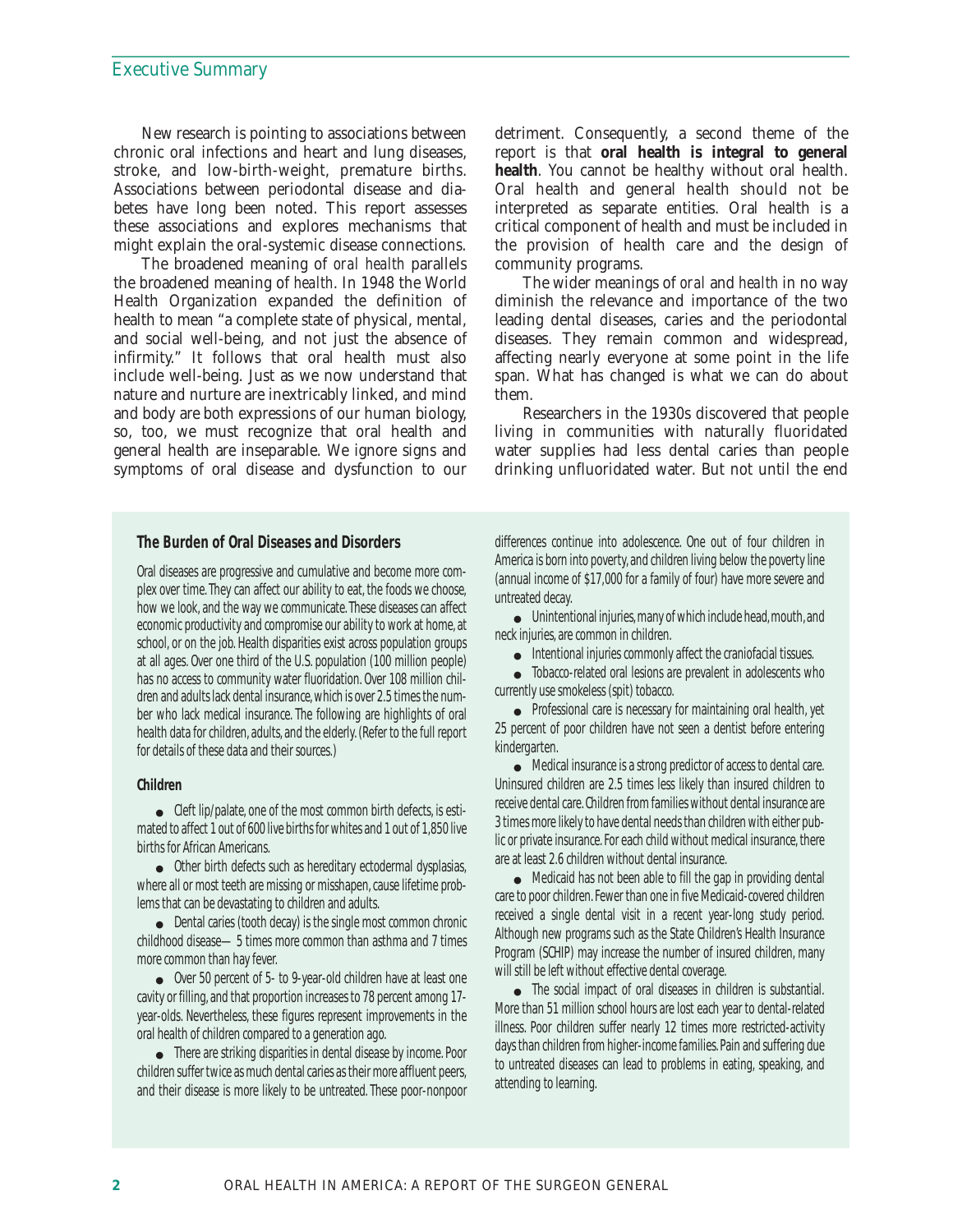of World War II were the investigators able to design and implement the community clinical trials that confirmed their observations and launched a better approach to the problem of dental caries: prevention. Soon after, adjusting the fluoride content of community water supplies was pursued as an important public health measure to prevent dental caries.

Although this measure has not been fully implemented, the results have been dramatic. Dental caries began to decline in the 1950s among children who grew up in fluoridated cities, and by the late 1970s, decline in decay was evident for many Americans. The application of science to improve diagnostic, treatment, and prevention strategies has saved billions of dollars per year in the nation's annual health bill. Even more significant, the result is that far fewer people are edentulous (toothless) today than a generation ago.

#### **Adults**

● Most adults show signs of periodontal or gingival diseases. Severe periodontal disease (measured as 6 millimeters of periodontal attachment loss) affects about 14 percent of adults aged 45 to 54.

● Clinical symptoms of viral infections, such as herpes labialis (cold sores),and oral ulcers (canker sores) are common in adulthood, affecting about 19 percent of adults 25 to 44 years of age.

● Chronic disabling diseases such as temporomandibular disorders, Sjögren's syndrome, diabetes, and osteoporosis affect millions of Americans and compromise oral health and functioning.

● Pain is a common symptom of craniofacial disorders and is accompanied by interference with vital functions such as eating, swallowing, and speech. Twenty-two percent of adults reported some form of oral-facial pain in the past 6 months.Pain is a major component of trigeminal neuralgia, facial shingles (post-herpetic neuralgia), temporomandibular disorders, fibromyalgia, and Bell's palsy.

● Population growth as well as diagnostics that are enabling earlier detection of cancer means that more patients than ever before are undergoing cancer treatments. More than 400,000 of these patients will develop oral complications annually.

● Immunocompromised patients, such as those with HIV infection and those undergoing organ transplantation, are at higher risk for oral problems such as candidiasis.

● Employed adults lose more than 164 million hours of work each year due to dental disease or dental visits.

● For every adult 19 years or older without medical insurance, there are three without dental insurance.

● A little less than two thirds of adults report having visited a dentist in the past 12 months. Those with incomes at or above the poverty level are twice as likely to report a dental visit in the past 12 months as those who are below the poverty level.

The theme of prevention gained momentum as pioneering investigators and practitioners in the 1950s and 1960s showed that not only dental caries but also periodontal diseases are bacterial infections. The researchers demonstrated that the infections could be prevented by increasing host resistance to disease and reducing or eliminating the suspected microbial pathogens in the oral cavity. The applications of research discoveries have resulted in continuing improvements in the oral health of Americans, new approaches to the prevention and treatment of dental diseases, and the growth of the science.

The significant role that scientists, dentists, dental hygienists, and other health professionals have played in the prevention of oral disease and disability leads to a third theme of this report: **safe and effective disease prevention measures exist that everyone can adopt to improve oral health and prevent disease**. These measures include daily oral hygiene

#### **Older Adults**

● Twenty-three percent of 65- to 74-year-olds have severe periodontal disease (measured as 6 millimeters of periodontal attachment loss). (Also, at all ages men are more likely than women to have more severe disease, and at all ages people at the lowest socioeconomic levels have more severe periodontal disease.)

● About 30 percent of adults 65 years and older are edentulous, compared to 46 percent 20 years ago.These figures are higher for those living in poverty.

● Oral and pharyngeal cancers are diagnosed in about 30,000 Americans annually; 8,000 die from these diseases each year. These cancers are primarily diagnosed in the elderly.Prognosis is poor.The 5 year survival rate for white patients is 56 percent; for blacks, it is only 34 percent.

● Most older Americans take both prescription and over-thecounter drugs. In all probability, at least one of the medications used will have an oral side effect—usually dry mouth.The inhibition of salivary flow increases the risk for oral disease because saliva contains antimicrobial components as well as minerals that can help rebuild tooth enamel after attack by acid-producing, decay-causing bacteria. Individuals in long-term care facilities are prescribed an average of eight drugs.

● At any given time, 5 percent of Americans aged 65 and older (currently some 1.65 million people) are living in a long-term care facility where dental care is problematic.

● Many elderly individuals lose their dental insurance when they retire. The situation may be worse for older women, who generally have lower incomes and may never have had dental insurance. Medicaid funds dental care for the low-income and disabled elderly in some states, but reimbursements are low. Medicare is not designed to reimburse for routine dental care.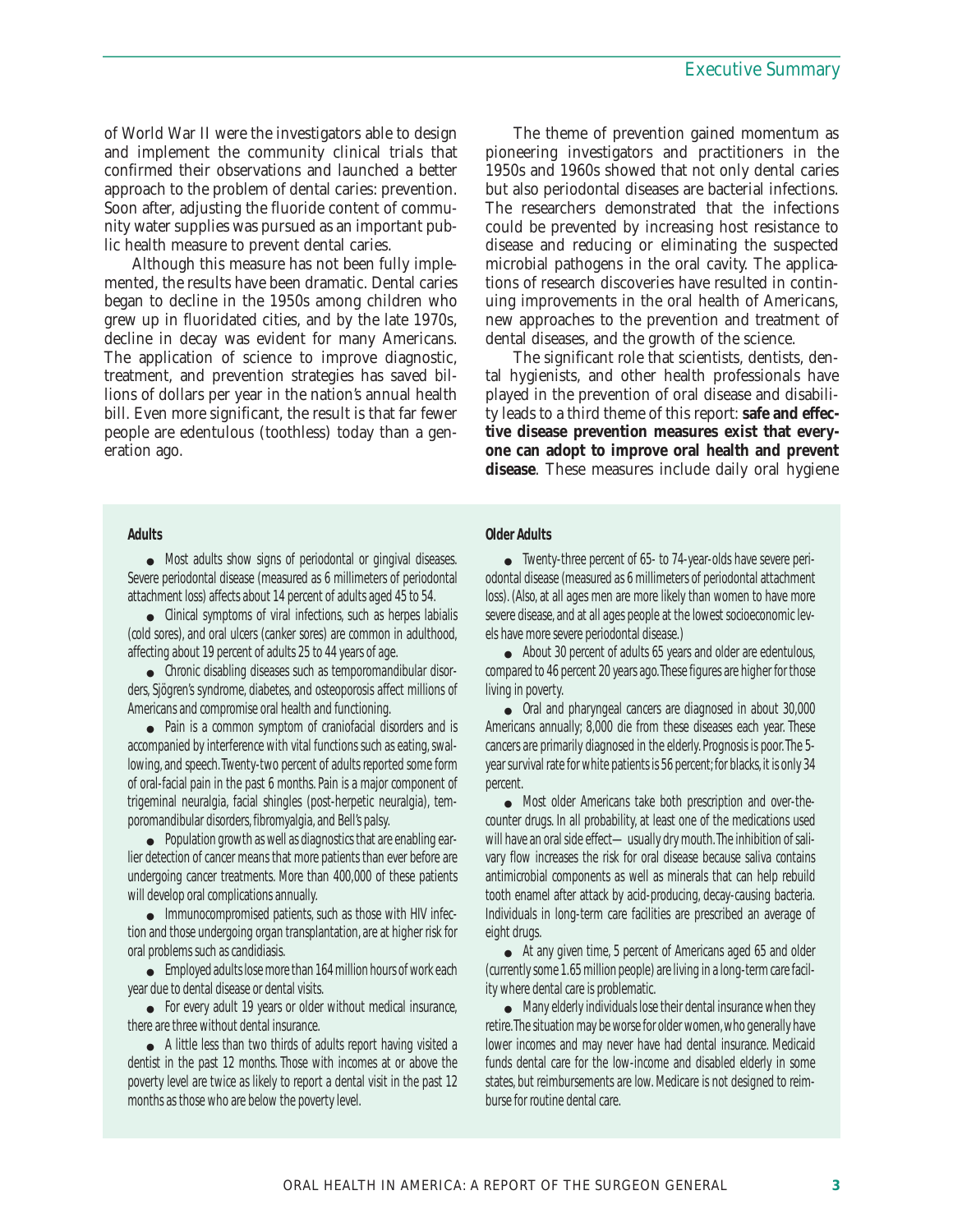procedures and other lifestyle behaviors, community programs such as community water fluoridation and tobacco cessation programs, and provider-based interventions such as the placement of dental sealants and examinations for common oral and pharyngeal cancers. It is hoped that this Surgeon General's report will facilitate the maturing of the broad field of craniofacial research so that gains in the prevention of craniofacial diseases and disorders can be realized that are as impressive as those achieved for common dental diseases.

At the same time, more needs to be done to ensure that messages of health promotion and disease prevention are brought home to all Americans. In this regard, a fourth theme of the report is that **general health risk factors, such as tobacco use and poor dietary practices, also affect oral and craniofacial health**. The evidence for an association between tobacco use and oral diseases has been clearly delineated in almost every Surgeon General's report on tobacco since 1964, and the oral effects of nutrition and diet are presented in the Surgeon General's report on nutrition (1988). All the health professions can play a role in reducing the burden of disease in America by calling attention to these and other risk factors and suggesting appropriate actions.

Clearly, promoting health and preventing disease are concepts the American people have taken to heart. For the third decade the nation has developed a plan for the prevention of disease and the promotion of health, embodied in the U.S. Department of Health and Human Services (2000) document, Healthy People 2010. As a nation, we hope to eliminate disparities in health and eradicate cancer, birth defects, AIDS and other devastating infections, mental illness and suicide, and the chronic diseases of aging. To live well into old age free of pain and infirmity, and with a high quality of life, is the American dream.

Scientists today take that dream seriously in researching the intricacies of the craniofacial complex. They are using an ever-growing array of sophisticated analytic tools and imaging systems to study normal function and diagnose disease. They are completing the mapping and sequencing of human, animal, microbial, and plant genomes, the better to understand the complexities of human development, aging, and pathological processes. They are growing cell lines, synthesizing molecules, and using a new generation of biomaterials to revolutionize tissue repair and regeneration. More than ever before, they are working in multidisciplinary teams to bring new knowledge and expertise to the goal of understanding complex human diseases and disorders.

#### **THE CHALLENGE**

This Surgeon General's report has much to say about the inequities and disparities that affect those least able to muster the resources to achieve optimal oral health. The barriers to oral health include lack of access to care, whether because of limited income or lack of insurance, transportation, or the flexibility to take time off from work to attend to personal or family needs for care. Individuals with disabilities and those with complex health problems may face additional barriers to care. Sometimes, too, the public, policymakers, and providers may consider oral health and the need for care to be less important than other health needs, pointing to the need to raise awareness and improve health literacy.

Even more costly to the individual and to society are the expenses associated with oral health problems that go beyond dental diseases. The nation's yearly dental bill is expected to exceed \$60 billion in 2000 (Health Care Financing Administration 2000). However, add to that expense the tens of billions of dollars in direct medical care and indirect costs of chronic craniofacial pain conditions such as temporomandibular disorders, trigeminal neuralgia, shingles, or burning mouth syndrome; the \$100,000 minimal individual lifetime costs of treating craniofacial birth defects such as cleft lip and palate; the costs of oral and pharyngeal cancers; the costs of autoimmune diseases; and the costs associated with the unintentional and intentional injuries that so often affect the head and face. Then add the social and psychological consequences and costs. Damage to the craniofacial complex, whether from disease, disorder, or injury, strikes at our very identity. We see ourselves, and others see us, in terms of the face we present to the world. Diminish that image in any way and we risk the loss of self-esteem and well-being.

Many unanswered questions remain for scientists, practitioners, educators, policymakers, and the public. This report highlights the research challenges as well as pointing to emerging technologies that may facilitate finding solutions. Along with the quest for answers comes the challenge of applying what is already known in a society where there are social, political, economic, behavioral, and environmental barriers to health and well-being.

#### **THE CHARGE**

The realization that oral health can have a significant impact on the overall health and well-being of the nation's population led the Office of the Surgeon General, with the approval of the Secretary of Health and Human Services, to commission this report.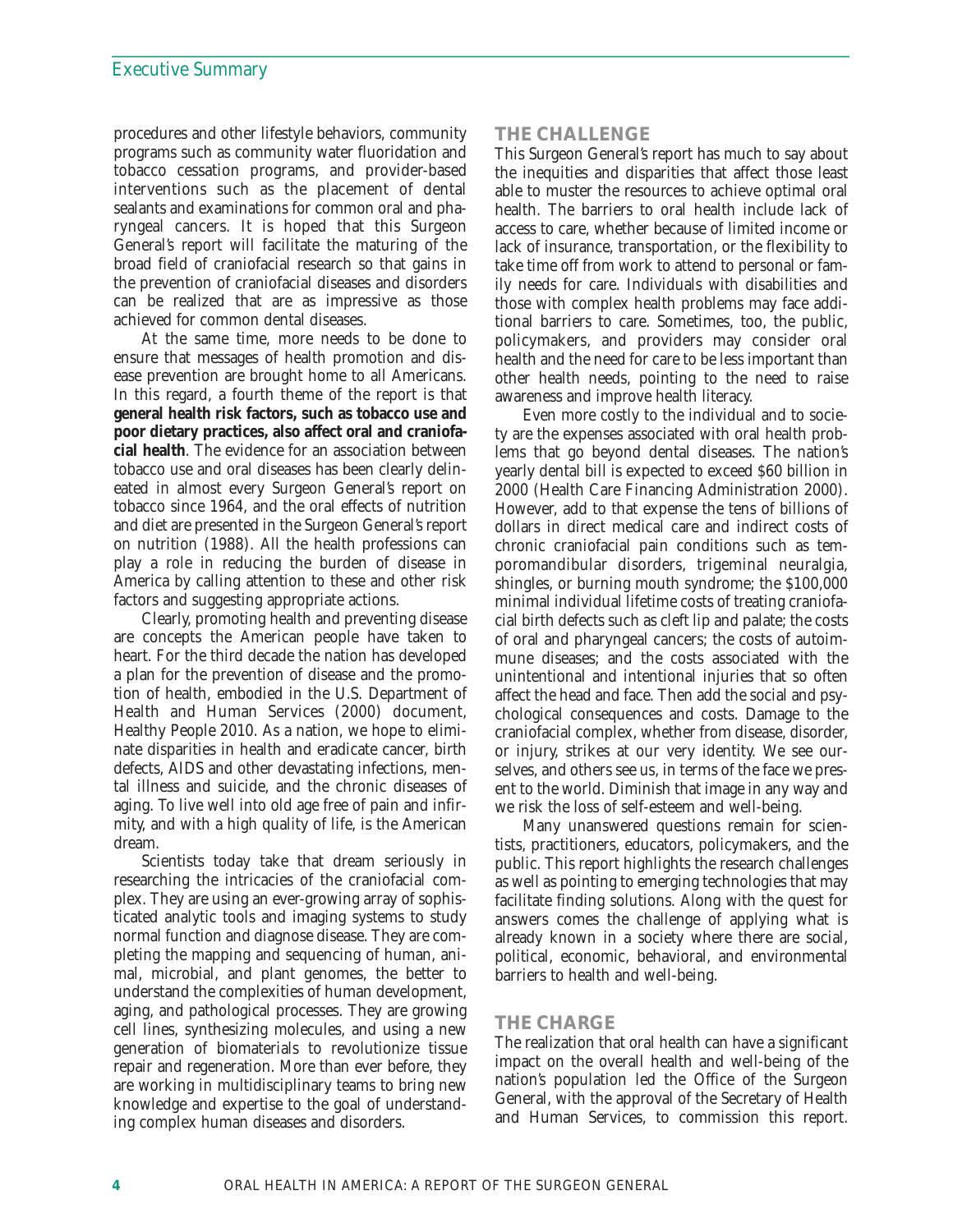Recognizing the gains that have been made in disease prevention while acknowledging that there are populations that suffer disproportionately from oral health problems, the Secretary asked that the report "define, describe, and evaluate the interaction between oral health and health and well-being [quality of life], through the life span in the context of changes in society." Key elements to be addressed were the determinants of health and disease, with a primary focus on prevention and "producing health" rather than "restoring health"; a description of the burden of oral diseases and disorders in the nation; and the evidence for actions to improve oral health to be taken across the life span. The report also was to feature an orientation to the future, highlighting leading-edge technologies and research findings that can be brought to bear in improving the oral health of individuals and communities.

#### **THE SCIENCE BASE FOR THE REPORT**

This report is based on a review of the published scientific literature. Standards established to determine the quality of the evidence, based on the study design and its rigor, were used where appropriate. In addition, the strength of the recommendations, where they are made, is based on evidence of effectiveness for the population of interest. The scope of the review encompassed the international English literature. Recent systematic reviews of the literature are referenced, as are selected review articles. A few referenced articles are in press, and there are occasional references to recent abstracts and personal communications.

The science base in oral health has been evolving over the past half century. Initial research in this area was primarily in the basic sciences, investigating mechanisms of normal development and pathology in relation to dental caries and periodontal diseases. Prevention research has included controlled clinical studies, with and without randomization, as well as community trials and demonstration research. More recent research has broadened the science base to include studies of the range of craniofacial diseases and disorders and is moving from basic science to translational, clinical, and health services research.

The clinical literature includes the full range of studies, from randomized controlled studies to case studies. Most of the literature includes cross-sectional and cohort studies, with some case-control studies. General reviews of the literature have been used for Chapters 2 through 10. Chapter 4 includes both published and new analyses of national and state databases that have been carefully designed and for which quality assurance has been maintained by the Centers for Disease Control and Prevention. Studies of smaller populations are also included where relevant. In Chapter 5, tables present information on the association of oral infections and systemic conditions, and in Chapter 7, tables exhibit oral disease prevention and health promotion measures. The published literature related to the development of new technologies, their potential impact, and the need for further research are described in the course of addressing the requested futures orientation.

The report was generated with the advice and support of a Federal Coordinating Committee composed of representatives of agencies with oral health components and interests. The chapters were based on papers submitted by experts working under the guidance of a coordinating author for each chapter. Independent peer review was conducted for all sections of the report at various stages in the process, and the full manuscript was reviewed by a number of senior reviewers as well as the relevant federal agencies. All who contributed are listed in the Acknowledgments section of the full report.

#### **ORGANIZATION OF THE REPORT**

The report centers on five major questions, which have been used to structure the report into five parts.

#### Part One: What Is Oral Health?

The meaning of oral health is explored in Chapter 1, and the interdependence of oral health with general health and well-being is a recurrent theme throughout the volume.

Chapter 2 provides an overview of the craniofacial complex in development and aging, how the tissues and organs function in essential life processes, and their role in determining our uniquely human abilities. Our craniofacial complex has evolved to have remarkable functions and abilities to adapt, enabling us to meet the challenges of an ever-changing environment. An examination of the various tissues reveals elaborate designs that serve complex needs and functions, including the uniquely human function of speech. The rich distribution of nerves, muscles, and blood vessels in the region as well as extensive endocrine and immune system connections are indicators of the vital role of the craniofacial complex in adaptation and survival over a long life span. In particular, the following findings are noted:

Genes controlling the basic patterning and segmental organization of human development, and specifically the craniofacial complex, are highly con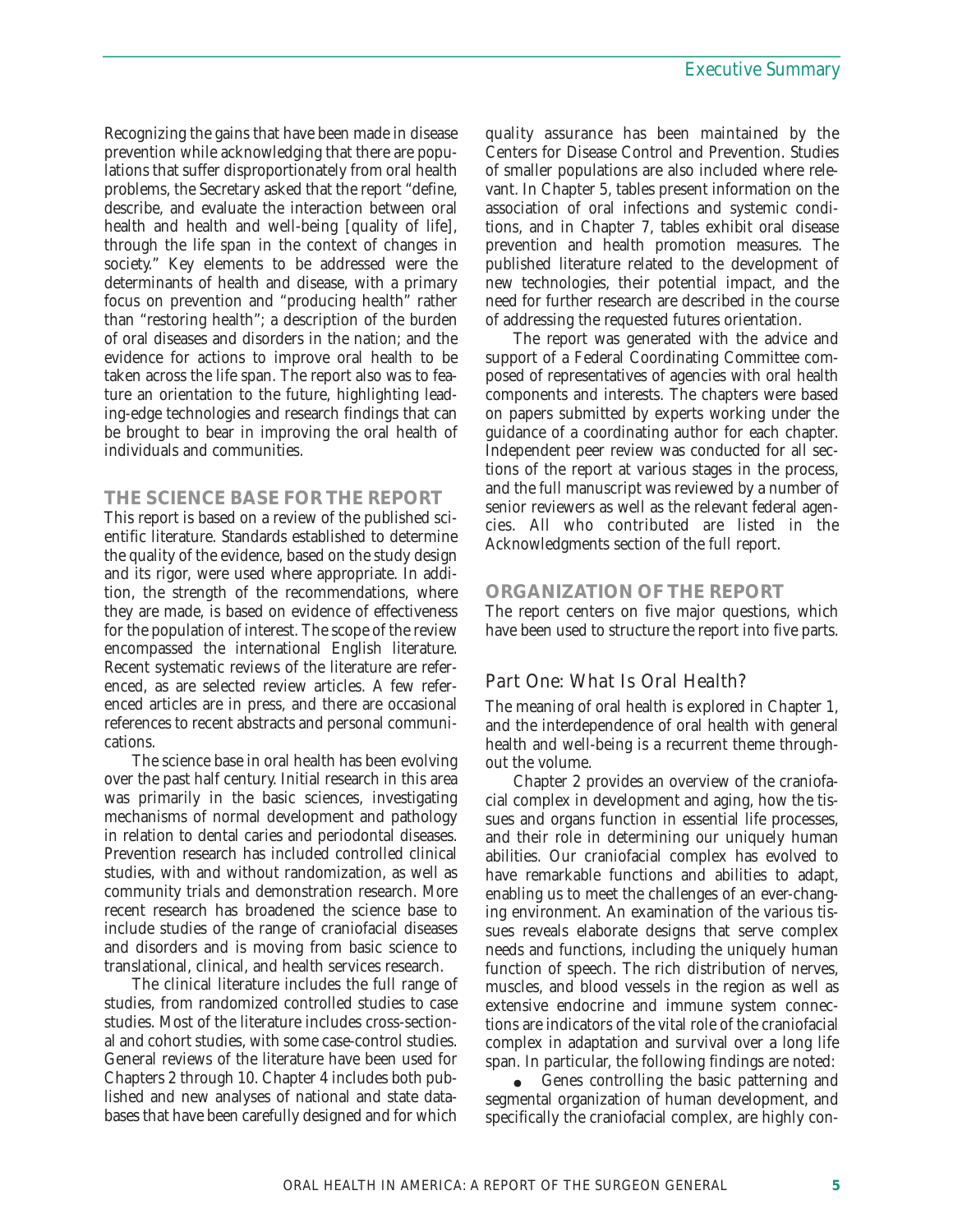served in nature. Mutated genes affecting human development have counterparts in many simpler organisms.

● There is considerable reserve capacity or redundancy in the cells and tissues of the craniofacial complex, so that if they are properly cared for, the structures should function well over a lifetime.

• The salivary glands and saliva subserve tasting and digestive functions and also participate in the mucosal immune system, a main line of defense against pathogens, irritants, and toxins.

• Salivary components protect and maintain oral tissues through antimicrobial components, buffering agents, and a process by which dental enamel can be remineralized.

#### Part Two: What Is the Status of Oral Health in America?

Chapter 3 is a primer describing the major diseases and disorders that affect the craniofacial complex. The findings include:

• Microbial infections, including those caused by bacteria, viruses, and fungi, are the primary cause of the most prevalent oral diseases. Examples include dental caries, periodontal diseases, herpes labialis, and candidiasis.

• The etiology and pathogenesis of diseases and disorders affecting the craniofacial structures are multifactorial and complex, involving an interplay among genetic, environmental, and behavioral factors.

Many inherited and congenital conditions affect the craniofacial complex, often resulting in disfigurement and impairments that may involve many body organs and systems and affect millions of children worldwide.

● Tobacco use, excessive alcohol use, and inappropriate dietary practices contribute to many diseases and disorders. In particular, tobacco use is a risk factor for oral cavity and pharyngeal cancers, periodontal diseases, candidiasis, and dental caries, among other diseases.

● Some chronic diseases, such as Sjögren's syndrome, present with primary oral symptoms.

● Oral-facial pain conditions are common and often have complex etiologies.

Chapter 4 constitutes an oral health status report card for the United States, describing the magnitude of the problem. Where data permit, the chapter also describes the oral health of selected population groups, as well as their dental visit behavior. The findings include:

● Over the past five decades, major improvements in oral health have been seen nationally for most Americans.

• Despite improvements in oral health status, profound disparities remain in some population groups as classified by sex, income, age, and race/ethnicity. For some diseases and conditions, the magnitude of the differences in oral health status among population groups is striking.

● Oral diseases and conditions affect people throughout their life span. Nearly every American has experienced the most common oral disease, dental caries.

● Conditions that severely affect the face and facial expression, such as birth defects, craniofacial injuries, and neoplastic diseases, are more common in the very young and in the elderly.

● Oral-facial pain can greatly reduce quality of life and restrict major functions. Pain is a common symptom for many of the conditions affecting oralfacial structures.

● National and state data for many oral and craniofacial diseases and conditions and for population groups are limited or nonexistent. Available state data reveal variations within and among states in patterns of health and disease among population groups.

• Research is needed to develop better measures of disease and health, to explain the differences among population groups, and to develop interventions targeted at eliminating disparities.

#### Part Three: What Is the Relationship Between Oral Health and General Health and Well-being?

Chapters 5 and 6 address key issues in the report's charge—the relationship of oral health to general health and well-being. Chapter 5 explores the theme of the mouth as reflecting general health or disease status. Examples are given of how oral tissues may signal the presence of disease, disease progression, or exposure to risk factors, and how oral cells and fluids are increasingly being used as diagnostic tools. This is followed by a discussion of the mouth as a portal of entry for infections that can affect local tissues and may spread to other parts of the body. The final sections review the literature regarding emerging associations between oral diseases and diabetes, heart disease and stroke, and adverse pregnancy outcomes. The findings include: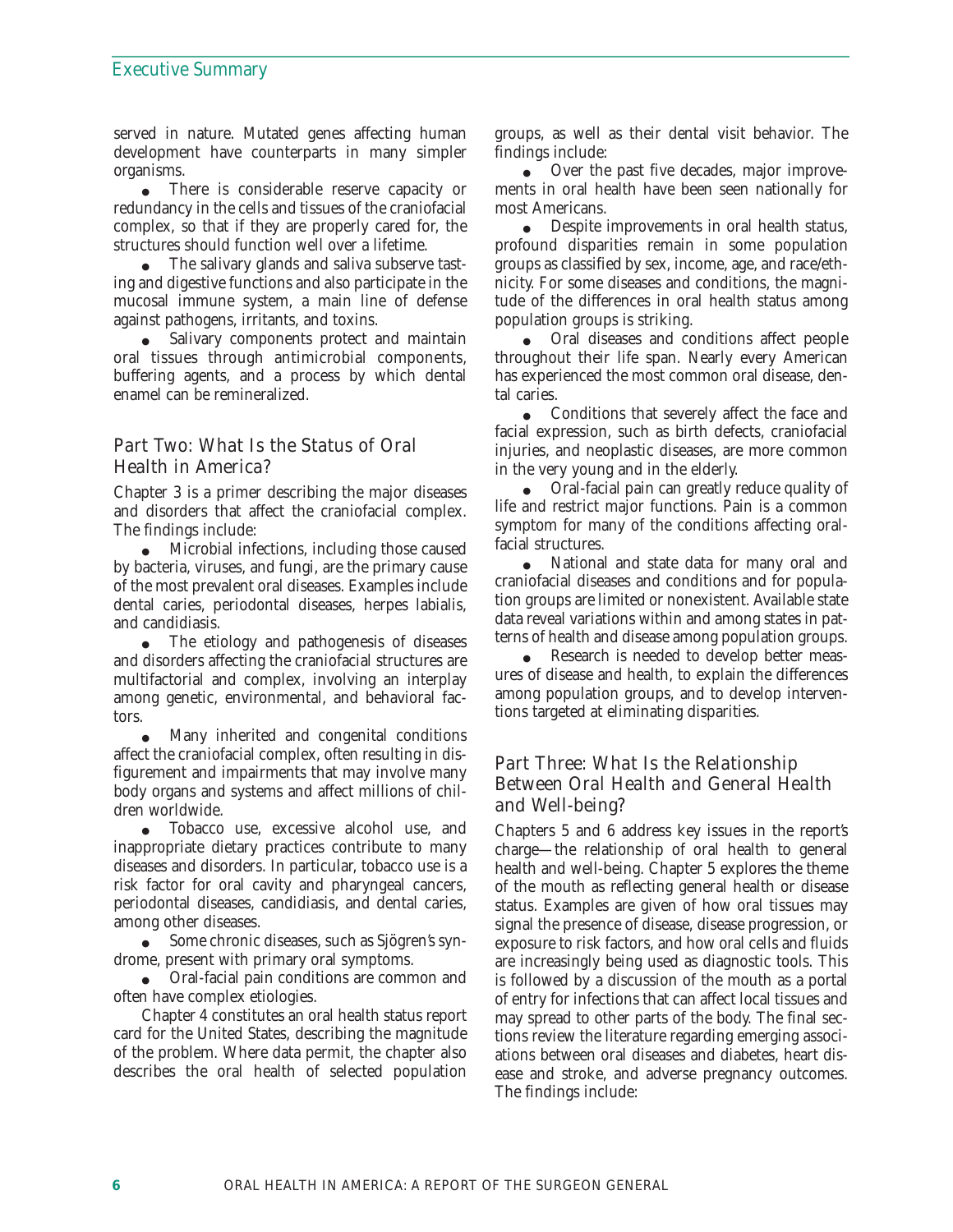• Many systemic diseases and conditions have oral manifestations. These manifestations may be the initial sign of clinical disease and as such serve to inform clinicians and individuals of the need for further assessment.

• The oral cavity is a portal of entry as well as the site of disease for microbial infections that affect general health status.

● The oral cavity and its functions can be adversely affected by many pharmaceuticals and other therapies commonly used in treating systemic conditions. The oral complications of these therapies can compromise patient compliance with treatment.

Individuals such as immunocompromised and hospitalized patients are at greater risk for general morbidity due to oral infections.

● Individuals with diabetes are at greater risk for periodontal diseases.

● Animal and population-based studies have demonstrated an association between periodontal diseases and diabetes, cardiovascular disease, stroke, and adverse pregnancy outcomes. Further research is needed to determine the extent to which these associations are causal or coincidental.

Chapter 6 demonstrates the relationship between oral health and quality of life, presenting data on the consequences of poor oral health and altered appearance on speech, eating, and other functions, as well as on self-esteem, social interaction, education, career achievement, and emotional state. The chapter introduces anthropological and ethnographic literature to underscore the cultural values and symbolism attached to facial appearance and teeth. An examination of efforts to characterize the functional and social implications of oral and craniofacial diseases reveals the following findings:

• Oral health is related to well-being and quality of life as measured along functional, psychosocial, and economic dimensions. Diet, nutrition, sleep, psychological status, social interaction, school, and work are affected by impaired oral and craniofacial health.

Cultural values influence oral and craniofacial health and well-being and can play an important role in care utilization practices and in perpetuating acceptable oral health and facial norms.

● Oral and craniofacial diseases and their treatment place a burden on society in the form of lost days and years of productive work. Acute dental conditions contribute to a range of problems for employed adults, including restricted activity, bed days, and work loss, and school loss for children. In addition, conditions such as oral and pharyngeal cancers contribute to premature death and can be measured by years of life lost.

● Oral and craniofacial diseases and conditions contribute to compromised ability to bite, chew, and swallow foods; limitations in food selection; and poor nutrition. These conditions include tooth loss, diminished salivary functions, oral-facial pain conditions such as temporomandibular disorders, alterations in taste, and functional limitations of prosthetic replacements.

● Oral-facial pain, as a symptom of untreated dental and oral problems and as a condition in and of itself, is a major source of diminished quality of life. It is associated with sleep deprivation, depression, and multiple adverse psychosocial outcomes.

• Self-reported impacts of oral conditions on social function include limitations in verbal and nonverbal communication, social interaction, and intimacy. Individuals with facial disfigurements due to craniofacial diseases and conditions and their treatments can experience loss of self-image and selfesteem, anxiety, depression, and social stigma; these in turn may limit educational, career, and marital opportunities and affect other social relations.

● Reduced oral-health-related quality of life is associated with poor clinical status and reduced access to care.

#### Part Four: How Is Oral Health Promoted and Maintained and How Are Oral Diseases Prevented?

The next three chapters review how individuals, health care practitioners, communities, and the nation as a whole contribute to oral health. Chapter 7 reviews the evidence for the efficacy and effectiveness of health promotion and disease prevention measures with a focus on community efforts in preventing oral disease. It continues with a discussion of the knowledge and practices of the public and health care providers and indicates opportunities for broadbased and targeted health promotion. The findings include:

• Community water fluoridation, an effective, safe, and ideal public health measure, benefits individuals of all ages and socioeconomic strata. Unfortunately, over one third of the U.S. population (100 million people) are without this critical public health measure.

● Effective disease prevention measures exist for use by individuals, practitioners, and communities. Most of these focus on dental caries prevention, such as fluorides and dental sealants, where a combi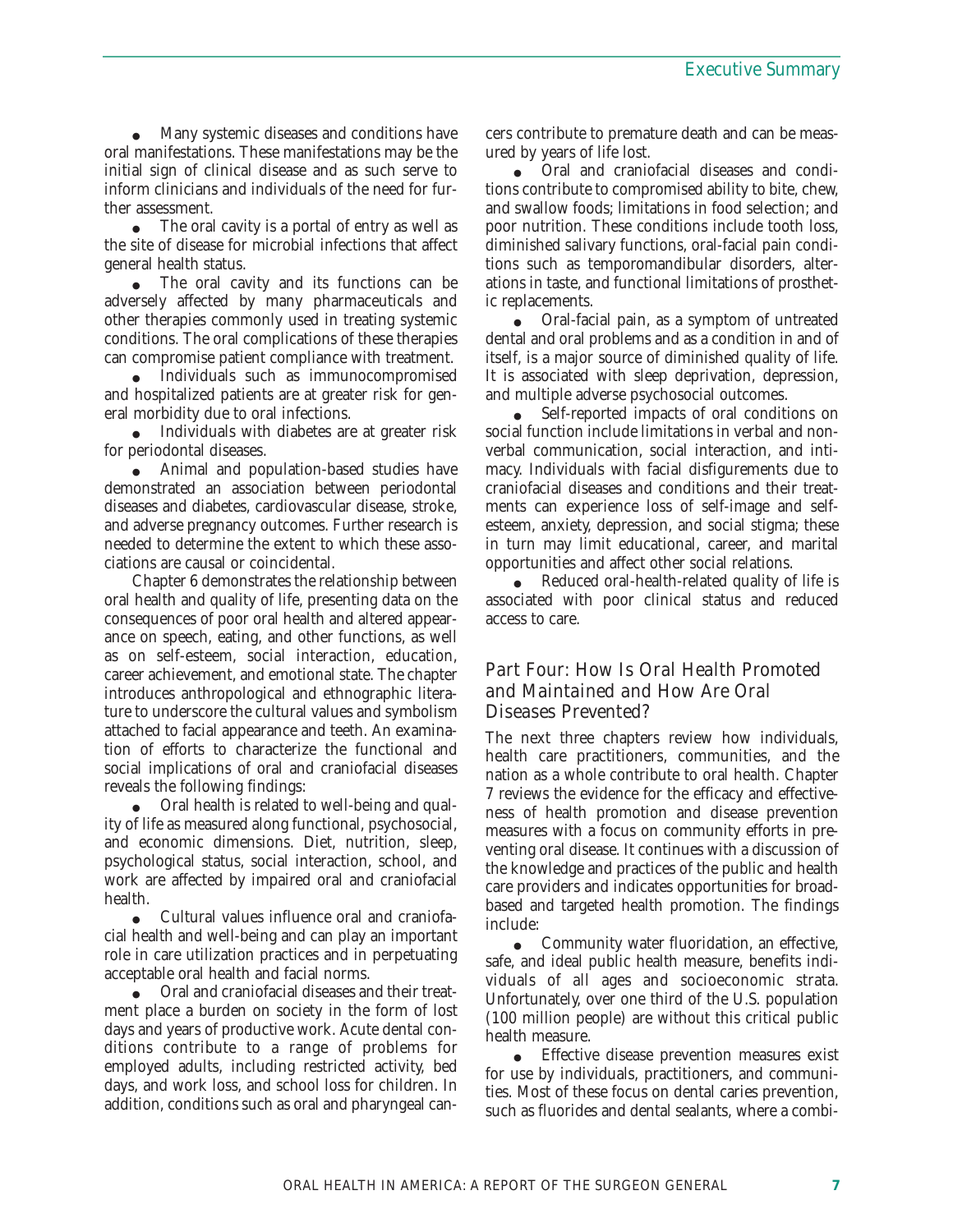nation of services is required to achieve optimal disease prevention. Daily oral hygiene practices such as brushing and flossing can prevent gingivitis.

• Community-based approaches for the prevention of other oral diseases and conditions, such as oral and pharyngeal cancers and oral-facial trauma, require intensified developmental efforts.

● Community-based preventive programs are unavailable to substantial portions of the underserved population.

• There is a gap between research findings and the oral disease prevention and health promotion practices and knowledge of the public and the health professions.

● Disease prevention and health promotion approaches, such as tobacco control, appropriate use of fluorides for caries prevention, and folate supplementation for neural tube defect prevention, highlight opportunities for partnerships between community-based programs and practitioners, as well as collaborations among health professionals.

• Many community-based programs require a combined effort among social service, health care, and education services at the local or state level.

Chapter 8 explores the role of the individual and the health care provider in promoting and maintaining oral health and well-being. For the individual, this means exercising appropriate self-care and adopting healthy behaviors. For the provider, it means incorporating the knowledge emerging from the science base in a timely manner for prevention and diagnosis, risk assessment and risk management, and treatment of oral diseases and disorders. The chapter focuses largely on the oral health care provider. The management of oral and craniofacial health and disease necessitates collaborations among a team of care providers to achieve optimal oral and general health. The findings include:

● Achieving and maintaining oral health require individual action, complemented by professional care as well as community-based activities.

● Individuals can take actions, for themselves and for persons under their care, to prevent disease and maintain health. Primary prevention of many oral, dental, and craniofacial diseases and conditions is possible with appropriate diet, nutrition, oral hygiene, and health-promoting behaviors, including the appropriate use of professional services. Individuals should use a fluoride dentifrice daily to help prevent dental caries and should brush and floss daily to prevent gingivitis.

● All primary care providers can contribute to improved oral and craniofacial health. Interdisci-

plinary care is needed to manage the oral health–general health interface. Dentists, as primary care providers, are uniquely positioned to play an expanded role in the detection, early recognition, and management of a wide range of complex oral and general diseases and conditions.

Nonsurgical interventions are available to reverse disease progression and to manage oral diseases as infections.

● New knowledge and the development of molecular and genetically based tests will facilitate risk assessment and management and improve the ability of health care providers to customize treatment.

● Health care providers can successfully deliver tobacco cessation and other health promotion programs in their offices, contributing to both overall health and oral health.

● Biocompatible rehabilitative materials and biologically engineered tissues are being developed and will greatly enhance the treatment options available to providers and their patients.

Chapter 9 describes the roles of dental practitioners and their teams, the medical community, and public health agencies at local, state, and national levels in administering care or reimbursing for the costs of care. These activities are viewed against the changing organization of U.S. health care and trends regarding the workforce in research, education, and practice.

• Dental, medical, and public health delivery systems each provide services that affect oral and craniofacial health in the U.S. population. Clinical oral health care is predominantly provided by a private practice dental workforce.

● Expenditures for dental services alone made up 4.7 percent of the nation's health expenditures in 1998—\$53.8 billion out of \$1.1 trillion. These expenditures underestimate the true costs to the nation, however, because data are unavailable to determine the extent of expenditures and services provided for craniofacial health care by other health providers and institutions.

The public health infrastructure for oral health is insufficient to address the needs of disadvantaged groups, and the integration of oral and general health programs is lacking.

● Expansion of community-based disease prevention and lowering of barriers to personal oral health care are needed to meet the needs of the population.

● Insurance coverage for dental care is increasing but still lags behind medical insurance. For every child under 18 years old without medical insurance,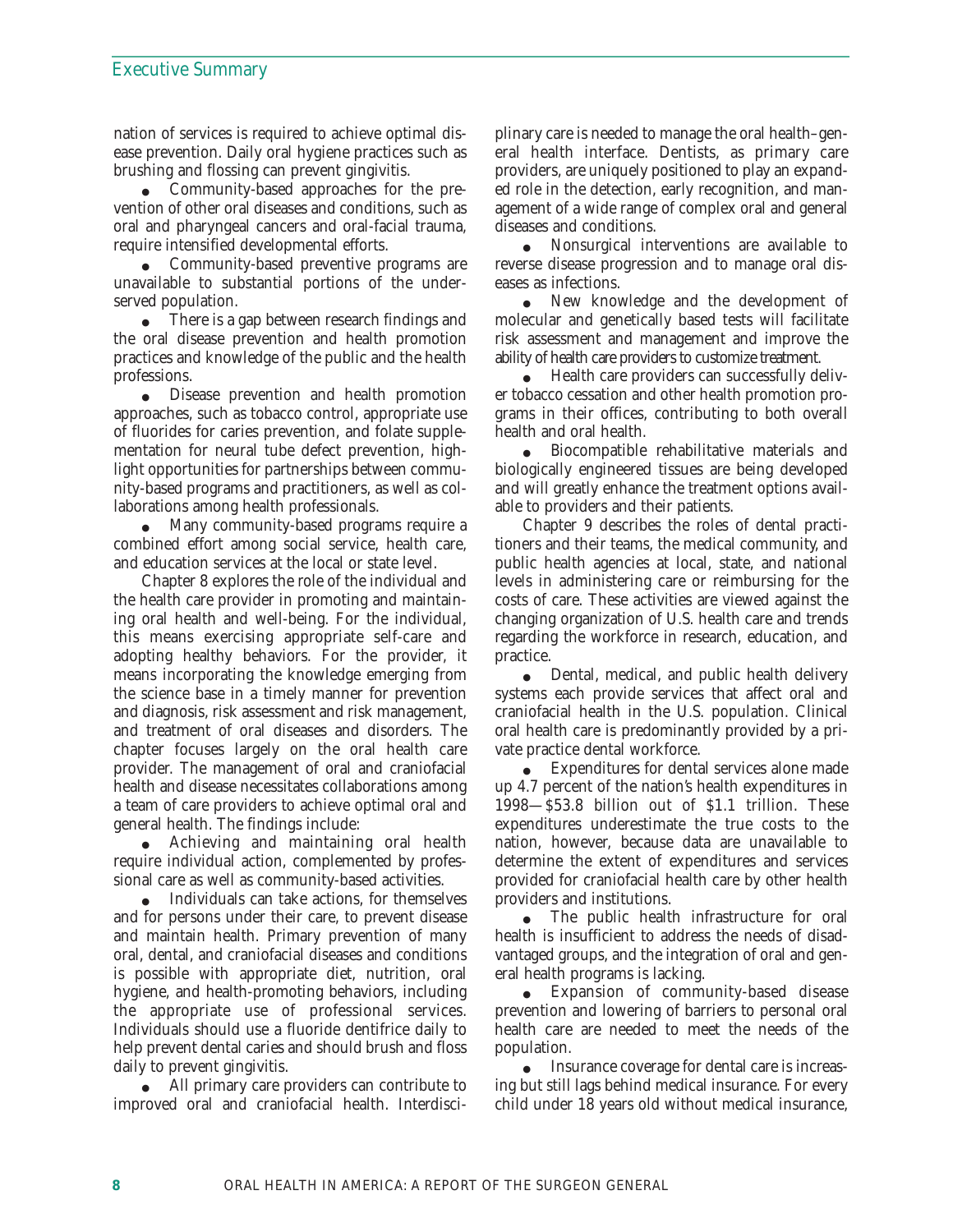there are at least two children without dental insurance; for every adult 18 years or older without medical insurance, there are three without dental insurance.

● Eligibility for Medicaid does not ensure enrollment, and enrollment does not ensure that individuals obtain needed care. Barriers include patient and caregiver understanding of the value and importance of oral health to general health, low reimbursement rates, and administrative burdens for both patient and provider.

● A narrow definition of "medically necessary dental care" currently limits oral health services for many insured persons, particularly the elderly.

• The dentist-to-population ratio is declining, creating concern as to the capability of the dental workforce to meet the emerging demands of society and provide required services efficiently.

● An estimated 25 million individuals reside in areas lacking adequate dental care services, as defined by Health Professional Shortage Area (HPSA) criteria.

● Educational debt has increased, affecting both career choices and practice location.

● Disparities exist in the oral health profession workforce and career paths. The number of underrepresented minorities in the oral health professions is disproportionate to their distribution in the population at large.

● Current and projected demand for dental school faculty positions and research scientists is not being met. A crisis in the number of faculty and researchers threatens the quality of dental education; oral, dental, and craniofacial research; and, ultimately, the health of the public.

Reliable and valid measures of oral health outcomes do not exist and need to be developed, validated, and incorporated into practice and programs.

#### Part Five: What Are the Needs and Opportunities to Enhance Oral Health?

Chapter 10 looks at determinants of oral health in the context of society and across various life stages. Although theorists have proposed a variety of models of health determinants, there is general consensus that individual biology, the physical and socioeconomic environment, personal behaviors and lifestyle, and the organization of health care are key factors whose interplay determines the level of oral health achieved by an individual. The chapter provides examples of these factors with an emphasis on barriers and ways to raise the level of oral health for children and older Americans. The findings include:

● The major factors that determine oral and general health and well-being are individual biology and genetics; the environment, including its physical and socioeconomic aspects; personal behaviors and lifestyle; access to care; and the organization of health care. These factors interact over the life span and determine the health of individuals, population groups, and communities—from neighborhoods to nations.

The burden of oral diseases and conditions is disproportionately borne by individuals with low socioeconomic status at each life stage and by those who are vulnerable because of poor general health.

● Access to care makes a difference. A complex set of factors underlies access to care and includes the need to have an informed public and policymakers, integrated and culturally competent programs, and resources to pay and reimburse for the care. Among other factors, the availability of insurance increases access to care.

● Preventive interventions, such as protective head and mouth gear and dental sealants, exist but are not uniformly used or reinforced.

● Nursing homes and other long-term care institutions have limited capacity to deliver needed oral health services to their residents, most of whom are at increased risk for oral diseases.

● Anticipatory guidance and risk assessment and management facilitate care for children and for the elderly.

● Federal and state assistance programs for selected oral health services exist; however, the scope of services is severely limited, and their reimbursement level for oral health services is low compared to the usual fee for care.

Chapter 11 spells out in greater detail the promise of the life sciences in improving oral health in the coming years in the context of changes in American—and global—society. The critical role of genetics and molecular biology is emphasized.

Chapter 12, the final chapter, iterates the themes of the report and groups the findings from the earlier chapters into eight major categories. These findings, as well as a suggested framework for action to guide the next steps in enhancing the oral health of the nation, are presented below.

#### **MAJOR FINDINGS**

**Oral diseases and disorders in and of themselves affect health and well-being throughout life.** The burden of oral problems is extensive and may be par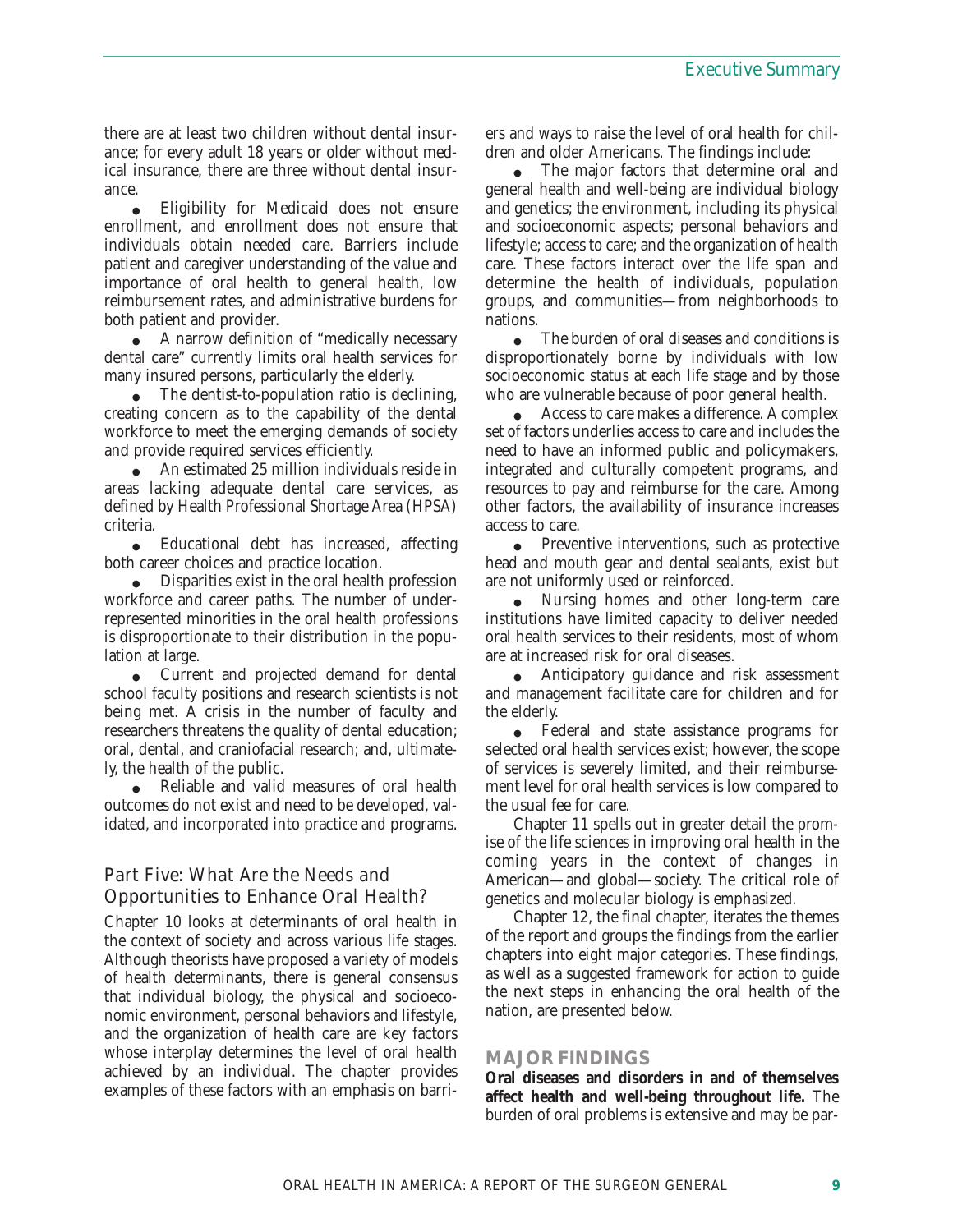ticularly severe in vulnerable populations. It includes the common dental diseases and other oral infections, such as cold sores and candidiasis, that can occur at any stage of life, as well as birth defects in infancy, and the chronic facial pain conditions and oral cancers seen in later years. Many of these conditions and their treatments may undermine self-image and self-esteem, discourage normal social interaction, and lead to chronic stress and depression as well as incur great financial cost. They may also interfere with vital functions such as breathing, eating, swallowing, and speaking and with activities of daily living such as work, school, and family interactions.

**Safe and effective measures exist to prevent the most common dental diseases—dental caries and periodontal diseases.** Community water fluoridation is safe and effective in preventing dental caries in both children and adults. Water fluoridation benefits all residents served by community water supplies regardless of their social or economic status. Professional and individual measures, including the use of fluoride mouthrinses, gels, dentifrices, and dietary supplements and the application of dental sealants, are additional means of preventing dental caries. Gingivitis can be prevented by good personal oral hygiene practices, including brushing and flossing.

**Lifestyle behaviors that affect general health such as tobacco use, excessive alcohol use, and poor dietary choices affect oral and craniofacial health as well.** These individual behaviors are associated with increased risk for craniofacial birth defects, oral and pharyngeal cancers, periodontal disease, dental caries, and candidiasis, among other oral health problems. Opportunities exist to expand the oral disease prevention and health promotion knowledge and practices of the public through community programs and in health care settings. All health care providers can play a role in promoting healthy lifestyles by incorporating tobacco cessation programs, nutritional counseling, and other health-promotion efforts into their practices.

**There are profound and consequential oral health disparities within the U.S. population.** Disparities for various oral conditions may relate to income, age, sex, race or ethnicity, or medical status. Although common dental diseases are preventable, not all members of society are informed about or able to avail themselves of appropriate oral health-promoting measures. Similarly, not all health providers may be aware of the services needed to improve oral health. In addition, oral health care is not fully integrated into many care programs. Social, economic, and cultural factors and changing population demographics affect how health services are delivered and used, and how people care for themselves. Reducing disparities requires wide-ranging approaches that target populations at highest risk for specific oral diseases and involves improving access to existing care. One approach includes making dental insurance more available to Americans. Public coverage for dental care is minimal for adults, and programs for children have not reached the many eligible beneficiaries.

**More information is needed to improve America's oral health and eliminate health disparities.** We do not have adequate data on health, disease, and health practices and care use for the U.S. population as a whole and its diverse segments, including racial and ethnic minorities, rural populations, individuals with disabilities, the homeless, immigrants, migrant workers, the very young, and the frail elderly. Nor are there sufficient data that explore health issues in relation to sex or sexual orientation. Data on state and local populations, essential for program planning and evaluation, are rare or unavailable and reflect the limited capacity of the U.S. health infrastructure for oral health. Health services research, which could provide much needed information on the cost, cost-effectiveness, and outcomes of treatment, is also sorely lacking. Finally, measurement of disease and health outcomes is needed. Although progress has been made in measuring oral-health-related quality of life, more needs to be done, and measures of oral health per se do not exist.

**The mouth reflects general health and wellbeing.** The mouth is a readily accessible and visible part of the body and provides health care providers and individuals with a window on their general health status. As the gateway of the body, the mouth senses and responds to the external world and at the same time reflects what is happening deep inside the body. The mouth may show signs of nutritional deficiencies and serve as an early warning system for diseases such as HIV infection and other immune system problems. The mouth can also show signs of general infection and stress. As the number of substances that can be reliably measured in saliva increases, it may well become the diagnostic fluid of choice, enabling the diagnosis of specific disease as well as the measurement of the concentration of a variety of drugs, hormones, and other molecules of interest. Cells and fluids in the mouth may also be used for genetic analysis to help uncover risks for disease and predict outcomes of medical treatments.

**Oral diseases and conditions are associated with other health problems.** Oral infections can be the source of systemic infections in people with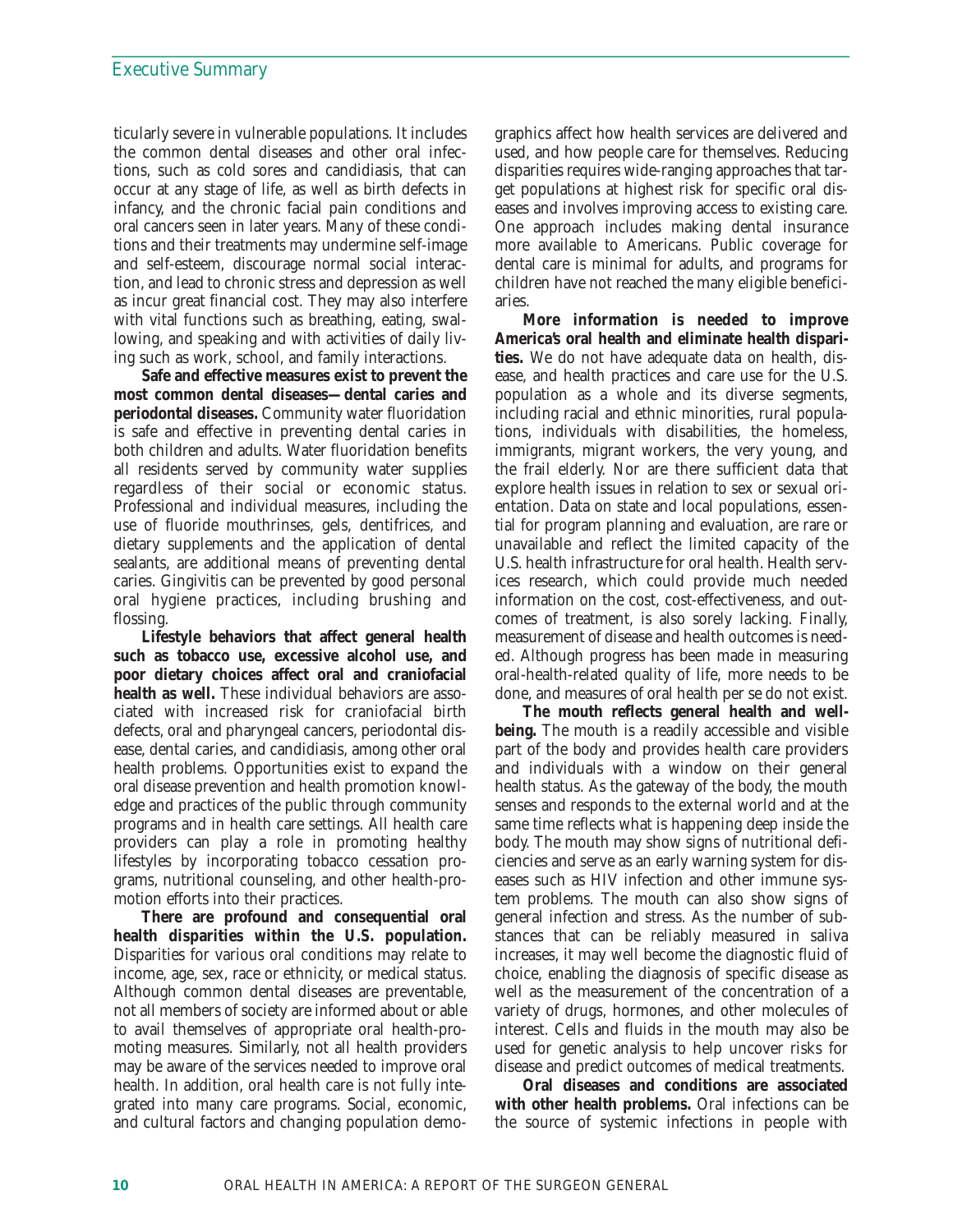weakened immune systems, and oral signs and symptoms often are part of a general health condition. Associations between chronic oral infections and other health problems, including diabetes, heart disease, and adverse pregnancy outcomes, have also been reported. Ongoing research may uncover mechanisms that strengthen the current findings and explain these relationships.

**Scientific research is key to further reduction in the burden of diseases and disorders that affect the face, mouth, and teeth.** The science base for dental diseases is broad and provides a strong foundation for further improvements in prevention; for other craniofacial and oral health conditions the base has not yet reached the same level of maturity. Scientific research has led to a variety of approaches to improve oral health through prevention, early diagnosis, and treatment. We are well positioned to take these prevention measures further by investigating how to develop more targeted and effective interventions and devising ways to enhance their appropriate adoption by the public and the health professions. The application of powerful new tools and techniques is important. Their employment in research in genetics and genomics, neuroscience, and cancer has allowed rapid progress in these fields. An intensified effort to understand the relationships between oral infections and their management, and other illnesses and conditions is warranted, along with the development of oral-based diagnostics. These developments hold great promise for the health of the American people.

#### **A FRAMEWORK FOR ACTION**

All Americans can benefit from the development of a National Oral Health Plan to improve quality of life and eliminate health disparities by facilitating collaborations among individuals, health care providers, communities, and policymakers at all levels of society and by taking advantage of existing initiatives. Everyone has a role in improving and promoting oral health. Together we can work to broaden public understanding of the importance of oral health and its relevance to general health and well-being, and to ensure that existing and future preventive, diagnostic, and treatment measures for oral diseases and disorders are made available to all Americans. The following are the principal components of the plan:

#### **Change perceptions regarding oral health and disease so that oral health becomes an accepted component of general health.**

● *Change public perceptions.* Many people consider oral signs and symptoms to be less important

than indications of general illness. As a result, they may avoid or postpone needed care, thus exacerbating the problem. If we are to increase the nation's capacity to improve oral health and reduce health disparities, we need to enhance the public's understanding of the meaning of oral health and the relationship of the mouth to the rest of the body. These messages should take into account the multiple languages and cultural traditions that characterize America's diversity.

● *Change policymakers' perceptions.* Informed policymakers at the local, state, and federal levels are critical in ensuring the inclusion of oral health services in health promotion and disease prevention programs, care delivery systems, and reimbursement schedules. Raising awareness of oral health among legislators and public officials at all levels of government is essential to creating effective public policy to improve America's oral health. Every conceivable avenue should be used to inform policymakers informally through their organizations and affiliations and formally through their governmental offices—if rational oral health policy is to be formulated and effective programs implemented.

● *Change health providers' perceptions.* Too little time is devoted to oral health and disease topics in the education of nondental health professionals. Yet all care providers can and should contribute to enhancing oral health. This can be accomplished in several ways, such as including an oral examination as part of a general medical examination, advising patients in matters of diet and tobacco cessation, and referring patients to oral health practitioners for care prior to medical or surgical treatments that can damage oral tissues, such as cancer chemotherapy or radiation to the head and neck. Health care providers should be ready, willing, and able to work in collaboration to provide optimal health care for their patients. Having informed health care professionals will ensure that the public using the health care system will benefit from interdisciplinary services and comprehensive care. To prepare providers for such a role will involve, among other factors, curriculum changes and multidisciplinary training.

**Accelerate the building of the science and evidence base and apply science effectively to improve oral health.** Basic behavioral and biomedical research, clinical trials, and population-based research have been at the heart of scientific advances over the past decades. The nation's continued investment in research is critical for the provision of new knowledge about oral and general health and disease for years to come and needs to be accelerated if further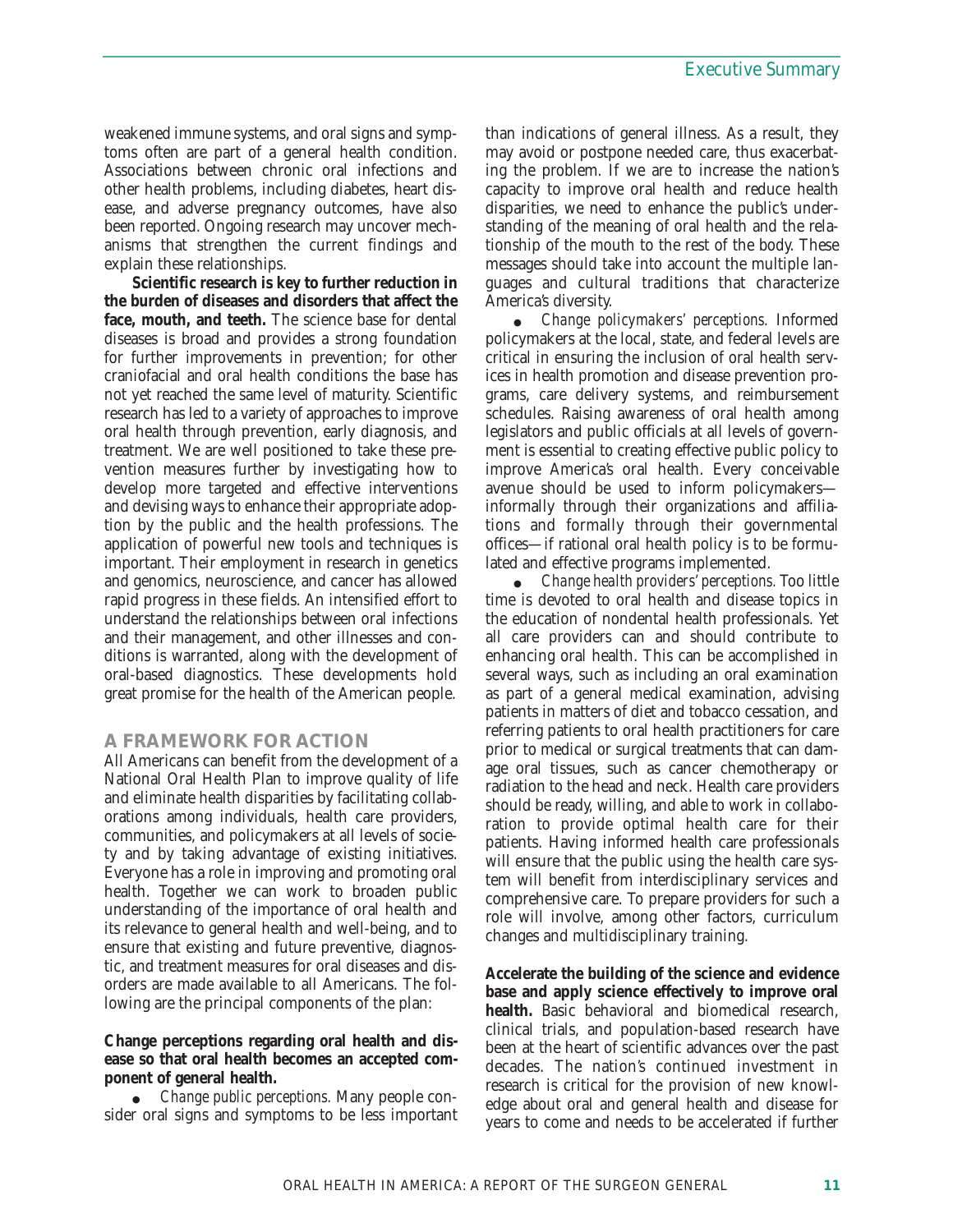improvements are to be made. Equally important is the effective transfer of research findings to the public and health professions. However, the next steps are more complicated. The challenge is to understand complex diseases caused by the interaction of multiple genes with environmental and behavioral variables—a description that applies to most oral diseases and disorders—and translate research findings into health care practice and healthy lifestyles.

This report highlights many areas of research opportunities and needs in each chapter. At present, there is an overall need for behavioral and clinical research, clinical trials, health services research, and community-based demonstration research. Also, development of risk assessment procedures for individuals and communities and of diagnostic markers to indicate whether an individual is more or less susceptible to a given disease can provide the basis for formulating risk profiles and tailoring treatment and program options accordingly.

Vital to progress in this area is a better understanding of the etiology and distribution of disease. But as this report makes clear, epidemiologic and surveillance databases for oral health and disease, health services, utilization of care, and expenditures are limited or lacking at the national, state, and local levels. Such data are essential in conducting health services research, generating research hypotheses, planning and evaluating programs, and identifying emerging public health problems. Future data collection must address differences among the subpopulations making up racial and ethnic groups. More attention must also be paid to demographic variables such as age, sex, sexual orientation, and socioeconomic factors in determining health status. Clearly, the more detailed information that is available, the better can program planners establish priorities and targeted interventions.

Progress in elucidating the relationships between chronic oral inflammatory infections, such as periodontitis, and diabetes and glycemic control as well as other systemic conditions will require a similar intensified commitment to research. Rapid progress can also occur with efforts in the area of the natural repair and regeneration of oral tissues and organs. Improvements in oral health depend on multidisciplinary and interdisciplinary approaches to biomedical and behavioral research, including partnerships among researchers in the life and physical sciences, and on the ability of practitioners and the public to apply research findings effectively.

**Build an effective health infrastructure that meets the oral health needs of all Americans and inte-** **grates oral health effectively into overall health.** The public health capacity for addressing oral health is dilute and not integrated with other public health programs. Although the Healthy People 2010 objectives provide a blueprint for outcome measures, a national public health plan for oral health does not exist. Furthermore, local, state, and federal resources are limited in the personnel, equipment, and facilities available to support oral health programs. There is also a lack of available trained public health practitioners knowledgeable about oral health. As a result, existing disease prevention programs are not being implemented in many communities, creating gaps in prevention and care that affect the nation's neediest populations. Indeed, cutbacks in many state budgets have reduced staffing of state and territorial dental programs and curtailed oral health promotion and disease prevention efforts. An enhanced public health infrastructure would facilitate the development of strengthened partnerships with private practitioners, other public programs, and voluntary groups.

There is a lack of racial and ethnic diversity in the oral health workforce. Efforts to recruit members of minority groups to positions in health education, research, and practice in numbers that at least match their representation in the general population not only would enrich the talent pool, but also might result in a more equitable geographic distribution of care providers. The effect of that change could well enhance access and utilization of oral health care by racial and ethnic minorities.

A closer look at trends in the workforce discloses a worrisome shortfall in the numbers of men and women choosing careers in oral health education and research. Government and private sector leaders are aware of the problem and are discussing ways to increase and diversify the talent pool, including easing the financial burden of professional education, but additional incentives may be necessary.

**Remove known barriers between people and oral health services.** This report presents data on access, utilization, financing, and reimbursement of oral health care; provides additional data on the extent of the barriers; and points to the need for public-private partnerships in seeking solutions. The data indicate that lack of dental insurance, private or public, is one of several impediments to obtaining oral health care and accounts in part for the generally poorer oral health of those who live at or near the poverty line, lack health insurance, or lose their insurance upon retirement. The level of reimbursement for services also has been reported to be a problem and a disin